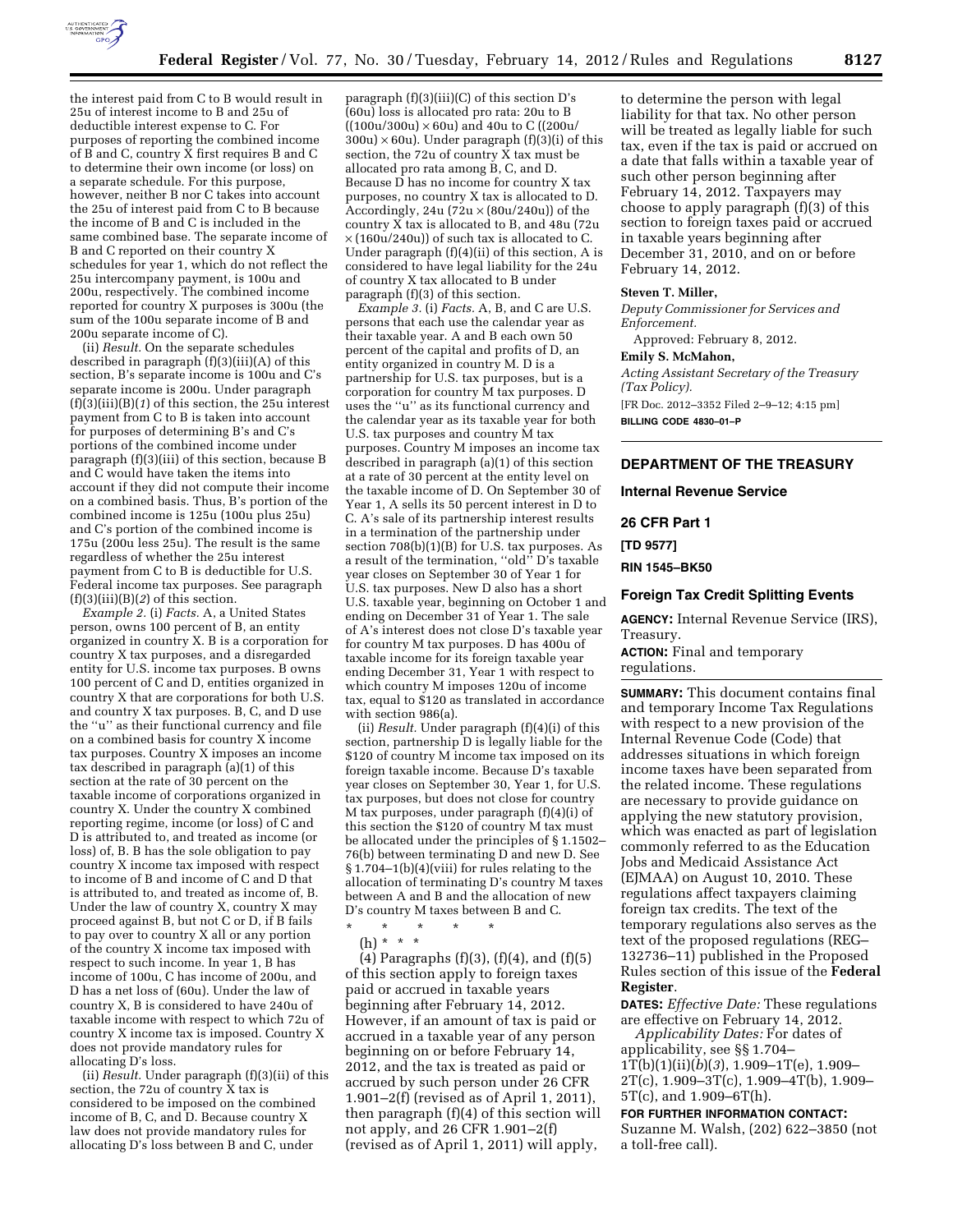# **SUPPLEMENTARY INFORMATION:**

## **Background**

## *I. Section 909*

Section 909 was enacted as part of EJMAA (Pub. L. 111–226, 124 Stat. 2389 (2010)) to address situations in which foreign income taxes have been separated from the related income. Section 909(a) provides that if there is a foreign tax credit splitting event with respect to a foreign income tax paid or accrued by a taxpayer, such tax is not taken into account for federal tax purposes before the taxable year in which the related income is taken into account by the taxpayer. Section 909(b) provides special rules with respect to a ''section 902 corporation,'' which is defined in section 909(d)(5) as any foreign corporation with respect to which one or more domestic corporations meets the ownership requirements of section 902(a) or (b) (a section 902 shareholder of the relevant section 902 corporation). If there is a foreign tax credit splitting event with respect to a foreign income tax paid or accrued by a section 902 corporation, the tax is not taken into account for purposes of section 902 or 960, or for purposes of determining earnings and profits under section 964(a), before the taxable year in which the related income is taken into account by such section 902 corporation or a section 902 shareholder. Thus, the tax is not added to the section 902 corporation's pool of ''post-1986 foreign income taxes'' (as defined in section  $902(c)(2)$  and § 1.902-1(a)(8)), and its pool of ''post-1986 undistributed earnings'' (as defined in section  $902(c)(1)$  and  $\S 1.902-1(a)(9)$  is not reduced by such tax. Accordingly, section 909 suspends foreign income taxes paid or accrued by a section 902 corporation at the level of the payor section 902 corporation. In the case of a partnership, section 909(a) and (b) apply at the partner level, and, except as otherwise provided by the Secretary, a similar rule applies in the case of an S corporation or trust. See section  $909(c)(1)$ .

For purposes of section 909, there is a foreign tax credit splitting event with respect to a foreign income tax if the related income is (or will be) taken into account by a covered person. See section 909(d)(1). Section 909 does not suspend foreign income taxes if the same person pays the tax but takes into account the related income in a different taxable period (or periods) due to, for example, timing differences between the U.S. and foreign tax accounting rules. The term ''foreign income tax'' means any income, war profits, or excess

profits tax paid or accrued to any foreign country or to any possession of the United States. See section 909(d)(2). The Joint Committee on Taxation's technical explanation of the revenue provisions of EJMAA states that a foreign income tax includes any tax paid in lieu of such a tax within the meaning of section 903. Staff of the Joint Committee on Taxation, Technical Explanation of the Revenue Provisions of the Senate Amendment to the House Amendment to the Senate Amendment to H.R. 1586, Scheduled For Consideration by the House of Representatives on August 10, 2010, at 5 (August 10, 2010) (JCT Explanation). Section 909(d)(3) provides that the term ''related income'' means, with respect to any portion of any foreign income tax, the income (or, as appropriate, earnings and profits) to which such portion of the foreign income tax relates. The term ''covered person'' means, with respect to any person who pays or accrues a foreign income tax (the ''payor''): (1) Any entity in which the payor holds, directly or indirectly, at least a 10 percent ownership interest (determined by vote or value);  $(2)$  any person that holds, directly or indirectly, at least a 10 percent ownership interest (determined by vote or value) in the payor; (3) any person that bears a relationship to the payor described in section 267(b) or 707(b); and (4) any other person specified by the Secretary. See section 909(d)(4).

Except as otherwise provided by the Secretary, any foreign income tax not currently taken into account by reason of section 909 is taken into account as a foreign income tax paid or accrued in the taxable year in which, and to the extent that, the taxpayer, the section 902 corporation or a section 902 shareholder (as the case may be) takes the related income into account under chapter 1 of Subtitle A of the Code. See section 909(c)(2). Notwithstanding this general rule, foreign income taxes are translated into U.S. dollars under the rules of section 986(a) in the year actually paid or accrued and suspended, and not as if they were paid or accrued in the year in which the related income is taken into account. See section 909(c)(2).

Section 909(e) provides that the Secretary may issue such regulations or other guidance as is necessary or appropriate to carry out the purposes of section 909, including guidance providing appropriate exceptions from the provisions of section 909 and for its proper application to hybrid instruments. The JCT Explanation states that such guidance may address the proper application of section 909 in cases involving disregarded payments,

group relief, or other arrangements having a similar effect. JCT Explanation at 6. Section  $211(c)(1)$  of EJMAA provides that section 909 applies to foreign income taxes paid or accrued (including foreign income taxes paid or accrued by section 902 corporations) in taxable years beginning after December 31, 2010 (post-2010 taxable years). Section 211(c)(2) of EJMAA provides that section 909 also applies to foreign taxes paid or accrued in taxable years beginning on or before December 31, 2010 (pre-2011 taxable years), but only for purposes of applying sections 902 and 960 to periods after December 31, 2010. For this purpose, there is no increase to a section 902 corporation's earnings and profits for the amount of any pre-2011 taxes to which section 909 applies that were previously deducted in computing earnings and profits in a pre-2011 taxable year. The JCT Explanation clarifies that the section 902 effective date rule ''applies for purposes of applying sections 902 and 960 to dividends paid, and inclusions under section 951(a) that occur, in taxable years beginning after December 31, 2010.'' JCT Explanation at 6–7.

## *II. Section 901 Proposed Regulations Issued in 2006*

Section 909 was enacted to address concerns about the inappropriate separation of foreign income taxes and related income. These concerns were also the basis for the issuance in 2006 of proposed regulations under section 901 (2006 proposed regulations) concerning the determination of the person who paid a foreign income tax for foreign tax credit purposes (REG– 124152–06, 71 FR 44240 (Aug. 4, 2006)). In particular, the proposed regulations would provide guidance under § 1.901– 2(f) relating to the person on whom foreign law imposes legal liability for tax, including in the case of taxes imposed on the income of foreign consolidated groups and entities that have different classifications for U.S. and foreign tax law purposes. The Treasury Department and the IRS received written comments on the proposed regulations and held a hearing on October 13, 2006. All comments are available at *[www.regulations.gov](http://www.regulations.gov)* or upon request. After taking into account the comments received, the 2006 proposed regulations are adopted, in part, as final regulations published elsewhere in this issue of the **Federal Register**.

#### *III. Notice 2010–92*

The Treasury Department and the IRS issued Notice 2010–92 (2010–2 CB 916 (December 6, 2010)), which primarily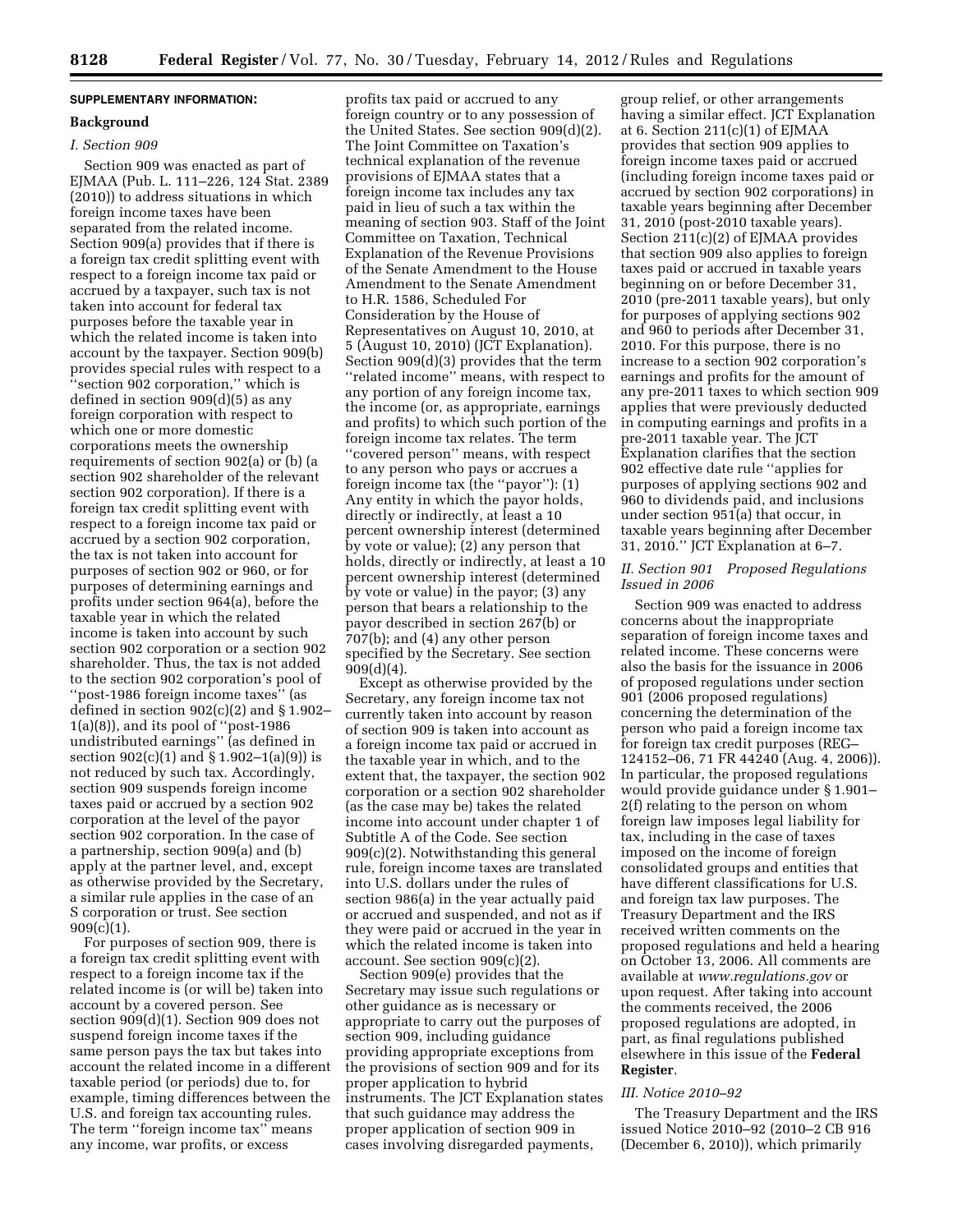addresses the application of section 909 to foreign income taxes paid or accrued by a section 902 corporation in pre-2011 taxable years. The notice provides rules for determining whether foreign income taxes paid or accrued by a section 902 corporation in pre-2011 taxable years (pre-2011 taxes) are suspended under section 909 in post-2010 taxable years of a section 902 corporation. It also identifies an exclusive list of arrangements that will be treated as giving rise to foreign tax credit splitting events in pre-2011 taxable years (pre-2011 splitter arrangements) and provides guidance on determining the amount of related income and pre-2011 taxes paid or accrued with respect to pre-2011 splitter arrangements. The pre-2011 splitter arrangements are reverse hybrid structures, certain foreign consolidated groups, disregarded debt structures in the context of group relief and other loss-sharing regimes, and two classes of hybrid instruments. The notice states that the Treasury Department and the IRS expect future guidance will treat pre-2011 splitter arrangements as giving rise to foreign tax credit splitting events in post-2010 taxable years.

Notice 2010–92 states that future guidance may identify additional transactions or arrangements to which section 909 applies (including, for example, additional arrangements involving group relief regimes), although any such guidance will apply only with respect to foreign taxes paid or accrued in post-2010 taxable years. The notice also states that the Treasury Department and the IRS do not intend to finalize the portion of the 2006 proposed regulations relating to the determination of the person who paid a foreign income tax with respect to the income of a reverse hybrid. See Prop. § 1.901–2(f)(2)(iii).

Concerning the effective date of section 909(b) (addressing a foreign tax credit splitting event with respect to a foreign income tax paid or accrued by a section 902 corporation), Notice 2010– 92 provides that, consistent with the JCT Explanation, the Treasury Department and the IRS intend to issue regulations providing that section 909 does not apply in computing foreign taxes deemed paid under section 902 or 960 before the first day of the section 902 corporation's first post-2010 taxable year. Regarding the application of the section 909 effective date to situations involving partnerships, the notice states that in the case of a section 902 corporation that is a partner in a partnership, the section 902 corporation's distributive share of foreign income taxes paid or accrued by

the partnership in a pre-2011 taxable year of the partnership that is included in a post-2010 taxable year of the section 902 corporation will be treated as a tax paid or accrued by the section 902 corporation in a post-2010 taxable year. See § 1.702–1(a)(6).

Notice 2010–92 also provides guidance concerning the application of section 909 to partnerships and trusts, as well as the interaction between section 909 and other Code provisions. In addition, the notice solicits comments on issues that should be addressed in regulations, including whether portions of the 2006 proposed regulations should be finalized or modified in light of the enactment of section 909. The Treasury Department and the IRS received written comments on Notice 2010–92, which are discussed in this preamble.

## **Explanation of Provisions**

#### *I. Section 704(b)*

Section 1.704–1(b)(4)(viii)(*d*)(*3*) provides that if a branch of a partnership (including a disregarded entity owned by the partnership) is required to include in income under foreign law a payment (an inter-branch payment) it receives from the partnership or another branch of the partnership, any creditable foreign tax expenditure (CFTE) imposed with respect to the payment relates to the income in the CFTE category that includes the items attributable to the recipient (the recipient CFTE category). However, because the inter-branch payment is disregarded for U.S. Federal income tax purposes, the income related to the CFTEs imposed with respect to the payment may remain in the CFTE category that includes the items attributable to the payor of the interbranch payment (the payor CFTE category). This is an exception to the general application of the principles of § 1.904–6 that would allocate the CFTEs to the payor CFTE category that includes the related income. See § 1.704–1(b)(4)(viii)(*d*)(*1*). Because this exception allows the CFTEs and related income to be allocated to different CFTE categories, they may potentially be allocated to the partners in a manner that separates the CFTEs from the related income.

Notice 2010–92 states that the Treasury Department and the IRS recognize that certain allocations of CFTEs and income of a partnership can result in a separation of the CFTEs and the related income for purposes of section 909, notwithstanding that these allocations satisfy the requirements of section 704(b) and the regulations under

that section. The notice states that partnership allocations that satisfy the requirements of section 704(b) and the regulations under that section will not constitute pre-2011 splitter arrangements except to the extent the arrangement otherwise constitutes one of the arrangements identified in the notice as a pre-2011 splitter arrangement (for example, allocations of taxes paid by a hybrid partnership on income of a reverse hybrid). However, the notice also states that the Treasury Department and the IRS will provide in future guidance that allocations described in § 1.704–1(b)(4)(viii)(*d*)(*3*) will result in a foreign tax credit splitting event in post-2010 taxable years to the extent such allocations result in foreign income taxes being allocated to a different partner than the related income. The notice also solicits comments on the extent to which § 1.704–1(b)(4)(viii)(*d*) and (b)(5), *Example 24* should be modified in light of the enactment of section 909. A comment recommended eliminating the special exception for inter-branch payments set forth in § 1.704–  $1(b)(4)(viii)(d)(3)$ . The Treasury Department and the IRS have determined that the regulations should be revised to prevent allocations under § 1.704–1(b)(4)(viii)(*d*)(*3*) that would result in such a separation of taxes and related income from satisfying the safe harbor, regardless of whether section 909 applies.

These temporary regulations remove the special exception for inter-branch payments set forth in § 1.704– 1(b)(4)(viii)(*d*)(*3*). As a result, the general principles of § 1.904–6 will apply to an inter-branch payment so that the CFTEs imposed on that payment will be allocated to the CFTE category that includes the related income for U.S. Federal income tax purposes. Accordingly, if the CFTEs and related income are allocated to partners in the same ratios, the safe harbor is satisfied and the allocation does not give rise to a foreign tax credit splitting event. The temporary regulations revise *Example 24* of § 1.704–1(b)(5) to reflect these changes. These changes are generally effective for taxable years beginning on or after January 1, 2012. Allocations made in accordance with § 1.704–1(b)(4)(viii)(*d*)(*3*) in taxable years beginning on or after January 1, 2011, and before January 1, 2012, will result in a foreign tax credit splitting event and suspension of foreign income taxes that are allocated to a different partner than the covered person that is allocated the related income. See  $§ 1.909 - 5T(a)(2).$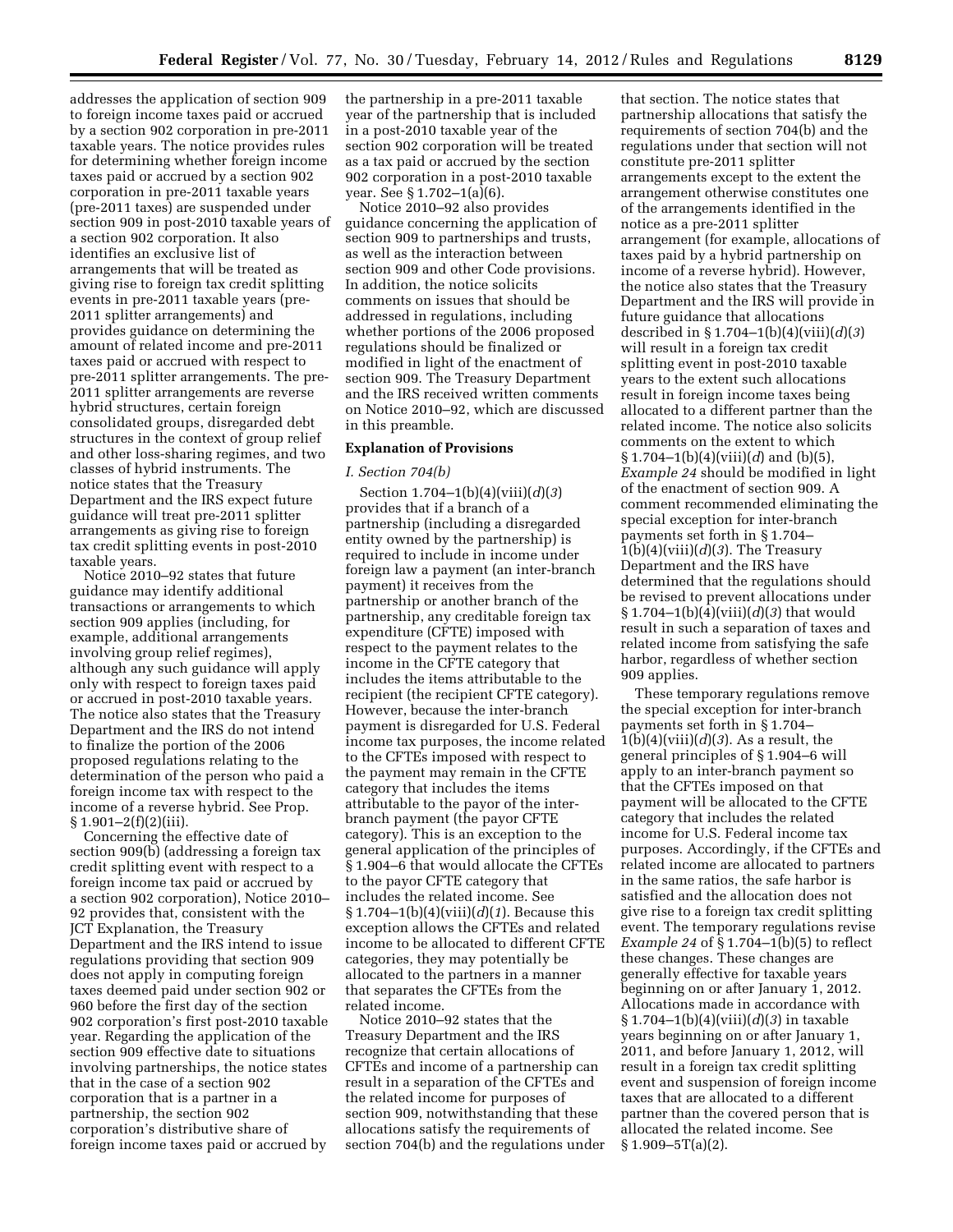The temporary regulations also provide a transition rule for partnerships whose agreements were entered into prior to February 14, 2012. If there has been no material modification to the partnership agreement on or after February 14, 2012, then the partnership may apply the provisions of § 1.704– 1(b)(4)(viii)(*c*)(*3*)(*ii*) and § 1.704–  $1(b)(4)(viii)(d)(3)$  as in effect prior to February 14, 2012. See § 1.704– 1T(b)(1)(ii)(*b*)(*3*). For purposes of this transition rule, any change in ownership constitutes a material modification to the partnership agreement. This transition rule does not apply to any taxable year in which persons bearing a relationship to each other specified in section 267(b) or 707(b) collectively have the power to amend the partnership agreement without the consent of any unrelated party (and all subsequent taxable years). In the case of any partnership that applies, under the transition rule, the provisions of § 1.704–1(b)(4)(viii)(*c*)(*3*)(*ii*) and § 1.704–1(b)(4)(viii)(*d*)(*3*) as in effect prior to February 14, 2012, an allocation of foreign income taxes paid or accrued by the partnership with respect to an inter-branch payment will result in a foreign tax credit splitting event to the extent that the tax on the inter-branch payment is not allocated to the partners in proportion to the distributive shares of income to which the inter-branch payment tax relates. See § 1.909–  $2T(b)(4)$ .

### *II. Section 909*

## A. In General

The temporary regulations provide an exclusive list of arrangements that will be treated as giving rise to foreign tax credit splitting events under section 909 with respect to foreign income taxes paid or accrued in taxable years beginning on or after January 1, 2012, as well as an exclusive list of arrangements that will be treated as giving rise to foreign tax credit splitting events with respect to foreign income taxes paid or accrued in a taxable year beginning on or after January 1, 2011, and before January 1, 2012. The temporary regulations further treat the foreign consolidated group splitter arrangement described in § 1.909–6T(b)(2) as giving rise to a foreign tax credit splitting event with respect to foreign income taxes paid or accrued in a taxable year beginning on or after January 1, 2012, and on or before February 14, 2012. In addition, these regulations provide rules for determining related income and split taxes and for coordinating the interaction between section 909 and

other Code provisions. Finally, these regulations include the guidance described in Notice 2010–92, which primarily addresses the application of section 909 to foreign income taxes paid or accrued by section 902 corporations in taxable years beginning on or before December 31, 2010.

### B. Definitions and Special Rules

Section 1.909–1T(a) provides definitions, and § 1.909–1T(b), (c), and (d) provide rules that apply for purposes of that section and §§ 1.909–2T through 1.909–5T. First, § 1.909–1T(b) and (c) provide rules substantially similar to those set forth in Notice 2010–92 concerning the application of section 909 to partnerships and trusts, except that the temporary regulations expand the scope of the rules to include S corporations and taxes paid or accrued by persons other than section 902 corporations. Section 1.909–1T(b) provides that under section 909(c)(1), section 909 applies at the partner level, and similar rules apply in the case of an S corporation or trust. Accordingly, in the case of foreign income taxes paid or accrued by a partnership, S corporation or trust, taxes allocated to one or more partners, shareholders or beneficiaries (as the case may be) will be treated as split taxes to the extent such taxes would be split taxes if the partner, shareholder or beneficiary had paid or accrued the taxes directly on the date such taxes are taken into account by the partner under sections 702 and 706(a), by the shareholder under section 1373(a), or by the beneficiary under section 901(b)(5). Any such split taxes will be suspended in the hands of the partner, shareholder or beneficiary.

Section 5.02 of Notice 2010–92 provides that, for purposes of applying section 909 in post-2010 taxable years, there will not be a foreign tax credit splitting event with respect to a foreign income tax paid or accrued by a partner with respect to its distributive share of the related income of a partnership that is a covered person with respect to the partner to the extent the related income is taken into account by the partner. A comment recommended that regulations adopt an aggregate approach in the partnership context in determining whether related income is taken into account by a covered person. The Treasury Department and the IRS agree with this comment. Accordingly, § 1.909–1T(c) provides that for purposes of determining whether related income is taken into account by a covered person, related income of a partnership, S corporation or trust is considered to be taken into account by the partner,

shareholder or beneficiary to whom the related income is allocated.

Second, § 1.909–1T(d) addresses the application of section 909 to annual layers of pre-1987 accumulated profits and pre-1987 foreign income taxes of a section 902 corporation. Section 909 and the regulations under that section will apply to pre-1987 accumulated profits and pre-1987 foreign income taxes of a section 902 corporation attributable to taxable years beginning on or after January 1, 2012. Pursuant to section 902(c)(6) and § 1.902–1(a)(10)(i) and (a)(10)(iii), earnings and profits and associated foreign income taxes paid or accrued by a foreign corporation in taxable years before it was a section 902 corporation are treated as pre-1987 accumulated profits and pre-1987 foreign income taxes. Section 1.909– 1T(d) provides that foreign corporations that become section 902 corporations must account for split taxes paid or accrued and related income in preacquisition taxable years beginning on or after January 1, 2012. Suspension of split taxes paid or accrued with respect to pre-1987 accumulated profits attributable to earlier taxable years is not required.

The rules of § 1.909–1T apply to taxable years beginning on or after January 1, 2011.

#### C. Splitter Arrangements

### 1. In General

Section 909(d)(1) provides that there is a foreign tax credit splitting event with respect to a foreign income tax if the related income is (or will be) taken into account by a covered person. The Treasury Department and the IRS believe that a transaction or arrangement in which the related income was taken into account by a covered person before the associated foreign income tax is paid or accrued (for example, due to a timing difference) presents the same concerns about the inappropriate separation of foreign income taxes and related income that section 909 was intended to address. Accordingly, § 1.909–2T(a)(1) provides that there is a foreign tax credit splitting event with respect to foreign income taxes paid or accrued if and only if, in connection with an arrangement described in § 1.909–2T(b) (a splitter arrangement) the related income was, is or will be taken into account for U.S. Federal income tax purposes by a person that is a covered person with respect to the payor of the tax.

Foreign income taxes that are paid or accrued in connection with a splitter arrangement are split taxes to the extent provided in § 1.909–2T(b). Income (or,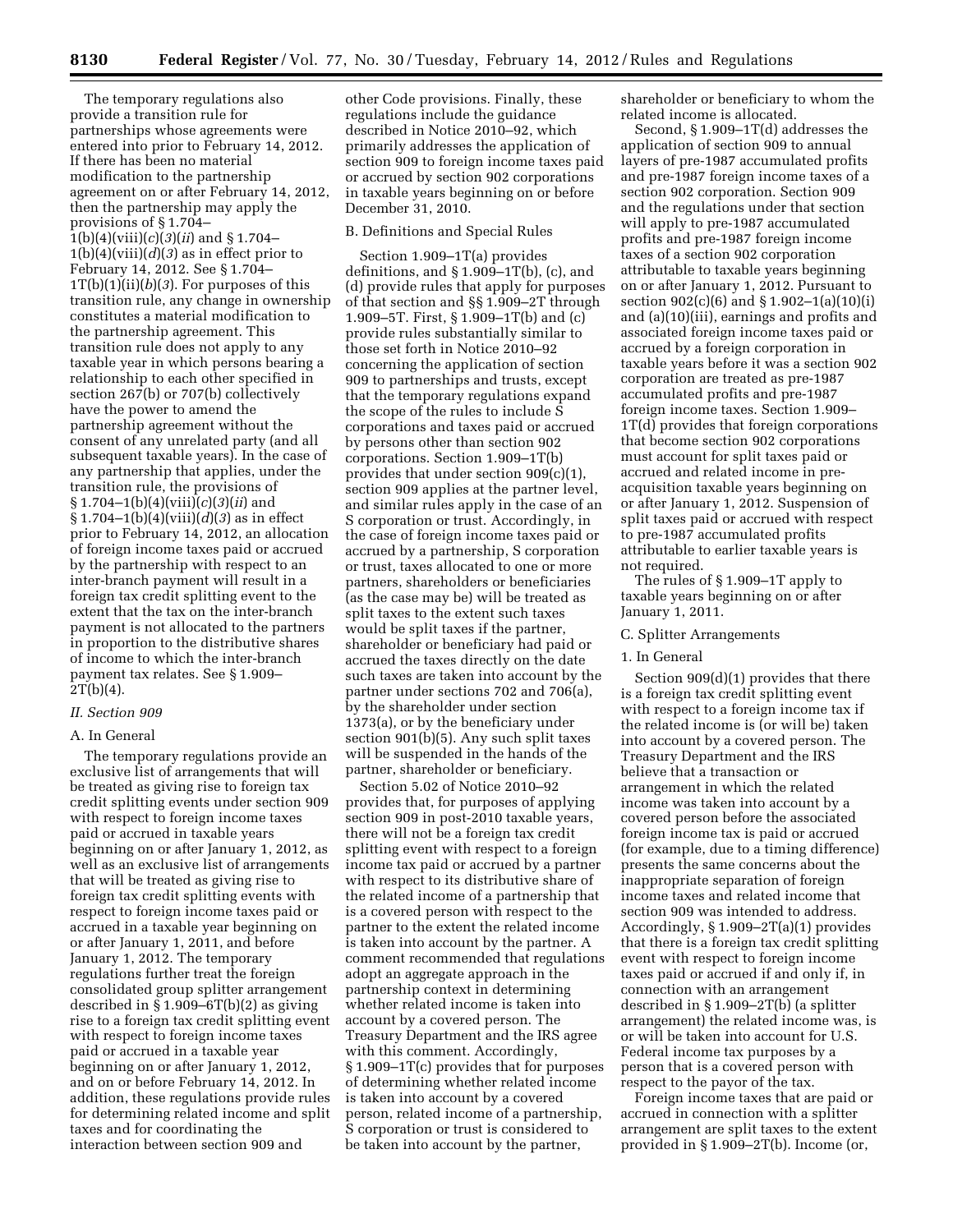as the case may be, earnings and profits) that was, is or will be taken into account by a covered person in connection with a splitter arrangement is related income to the extent provided in § 1.909–2T(b). Split taxes will not be taken into account for U.S. Federal income tax purposes before the taxable year in which the related income is taken into account by the payor or, in the case of split taxes paid or accrued by a section 902 corporation, by a section 902 shareholder of such section 902 corporation. Therefore, in the case of split taxes paid or accrued by a section 902 corporation, split taxes will not be taken into account for purposes of section 902 or 960, or for purposes of determining earnings and profits under section 964(a), before the taxable year in which the related income is taken into account by the payor section 902 corporation, a section 902 shareholder of the section 902 corporation, or a member of the section 902 shareholder's consolidated group. See § 1.909–3T(a) for rules relating to when split taxes and related income are taken into account.

A comment requested that the regulations provide an exclusive list of arrangements that are subject to section 909 for post-2010 taxable years, similar to the approach adopted in Notice 2010–92, which provides an exclusive list of arrangements that are treated as giving rise to foreign tax credit splitting events for purposes of applying section 909 to pre-2011 taxes paid or accrued by section 902 corporations. The Treasury Department and the IRS agree with the comment, and accordingly, § 1.909– 2T(b) sets forth an exclusive list of arrangements that will be treated as giving rise to foreign tax credit splitting events. Future guidance may identify additional transactions or arrangements to which section 909 applies, although any such guidance will apply to foreign taxes paid or accrued in taxable years beginning on or after the date such guidance is issued.

In particular, the Treasury Department and the IRS are concerned about certain types of asset transfers that can result in the separation of foreign income taxes and the related income, for example, because of differences in when income accrues or how basis is determined for purposes of U.S. and foreign tax law. Section 901(m) applies to foreign taxes paid or accrued in connection with certain transactions that are covered asset acquisitions described in section 901(m)(2). The Treasury Department and the IRS considered several approaches to address the interaction of sections 901(m) and 909, including providing taxpayers with an election to apply

section 909 in lieu of section 901(m). The Treasury Department and the IRS concluded that applying section 909 to covered asset acquisitions between related parties would substantially increase the complexity and administrative burdens associated with such transactions. Accordingly, a covered asset acquisition is not a foreign tax credit splitting event for purposes of section 909. Nevertheless, section 901(m) may apply to foreign taxes paid or accrued in connection with a foreign tax credit splitting event, for example, if an election under section 338(a) is made with respect to the acquisition of the interests in a reverse hybrid. In such case, the Treasury Department and the IRS are considering the extent to which section 909 should apply to suspend deductions for foreign income taxes with respect to which section 901(m) disallows a credit.

The Treasury Department and the IRS are also considering whether to treat as foreign tax credit splitting events other arrangements or transactions that can result in the separation of foreign income taxes and the related income, for example, because of differences in when a shareholder is taxed on a dividend out of earnings of a covered person. One such arrangement is a distribution that is a dividend for foreign tax purposes but for U.S. Federal income tax purposes is either not includible in the shareholder's gross income pursuant to section 305(a) or is disregarded. See Rev. Rul. 80–154 (1980–1 CB 68) (involving a series of arrangements that were treated as a stock distribution from a foreign corporation to which section 305(a) applies), and Rev. Rul. 83–142 (1983–2 CB 68) (involving a cash payment by a corporation to its shareholder which was returned to the corporation and disregarded for U.S. Federal income tax purposes even though treated as a dividend subject to withholding tax under foreign law). The Treasury Department and the IRS are considering whether and to what extent such types of asset transfers and distributions should be treated as foreign tax credit splitting events and request comments on the circumstances in which such treatment should apply.

## 2. Reverse Hybrid Splitter Arrangements

Section 1.909–2T(b)(1) describes a reverse hybrid splitter arrangement. The definition of a reverse hybrid splitter arrangement is substantially identical to that set forth in Notice 2010–92, except that the scope is extended to cover taxes paid or accrued by persons other than section 902 corporations. A reverse hybrid is an entity that is a corporation for U.S. Federal income tax purposes

but is a fiscally transparent entity (under the principles of § 1.894–1(d)(3)) or a branch under the laws of a foreign country imposing tax on the income of the entity. A reverse hybrid is a splitter arrangement when a payor pays or accrues foreign income taxes with respect to income of a reverse hybrid. A reverse hybrid splitter arrangement exists even if the reverse hybrid has a loss or a deficit in earnings and profits for a particular year for U.S. Federal income tax purposes (for example, due to a timing difference). The foreign income taxes paid or accrued with respect to income of the reverse hybrid are split taxes. The related income with respect to split taxes from a reverse hybrid splitter arrangement is the earnings and profits (computed for U.S. Federal income tax purposes) of the reverse hybrid attributable to the activities of the reverse hybrid that gave rise to income included in the payor's foreign tax base with respect to which the split taxes were paid or accrued. Accordingly, related income of the reverse hybrid only includes items of income or expense attributable to a disregarded entity owned by the reverse hybrid to the extent that the income attributable to the activities of the disregarded entity is included in the payor's foreign tax base.

### 3. Loss-Sharing Splitter Arrangements

Section 1.909–2T(b)(2) expands the types of loss-sharing arrangements that Notice 2010–92 treats as splitter arrangements. A foreign group relief or loss-sharing regime is a regime in which one entity may surrender its loss to offset the income of one or more other entities. Such a loss of one entity that, in connection with a foreign group relief or other loss-sharing regime, is taken into account by one or more other entities for foreign tax purposes is a ''shared loss.'' Shared losses can be used to shift foreign tax liability from one entity to another without a concomitant shift in U.S. earnings and profits. Notice 2010–92 applied only to shared losses attributable to debt that is disregarded for U.S. Federal income tax purposes. A comment suggested that it would be appropriate to treat other loss-sharing arrangements as foreign tax credit splitter arrangements as well, in particular, when the payor of a tax could have used the shared loss to offset foreign tax on income that is treated as the payor's own income under U.S. Federal income tax principles. The Treasury Department and the IRS agree that the scope of loss-sharing arrangements that are treated as splitter arrangements should be expanded to cover these cases. Accordingly § 1.909–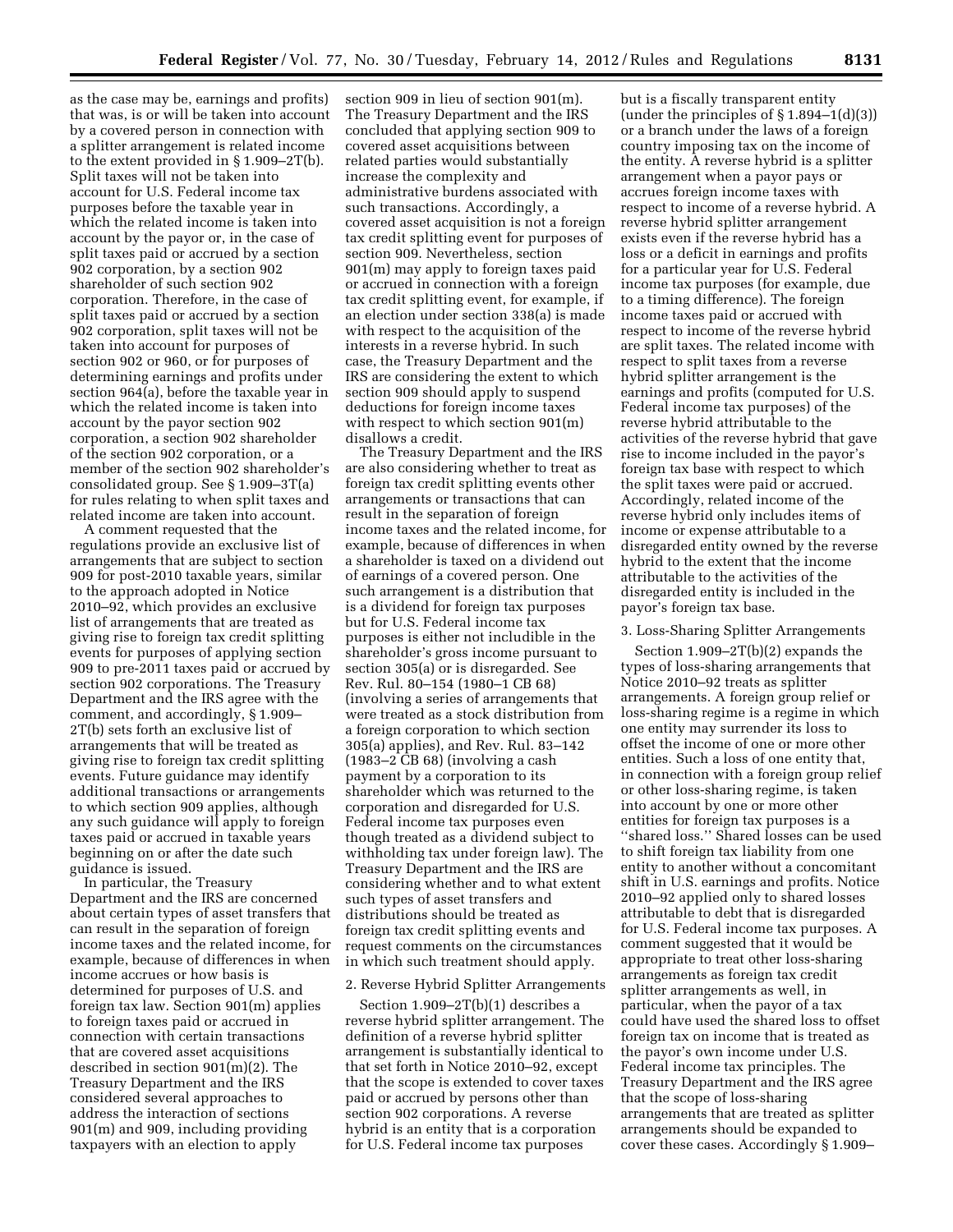2T(b)(2)(i) defines a ''loss-sharing splitter arrangement'' as arising under a foreign group relief or other loss-sharing regime to the extent a shared loss of a U.S. combined income group could have been used to offset income of that group (a ''usable shared loss'') but is used instead to offset income of another U.S. combined income group.

Under § 1.909–2T(b)(2)(ii), a U.S. combined income group consists of a single individual or corporation and all other entities (including entities that are fiscally transparent for U.S. Federal income tax purposes under the principles of  $\S 1.894-1(d)(3)$  that for U.S. Federal income tax purposes combine any of their respective items of income, deduction, gain or loss with the income, deduction, gain or loss of such individual or corporation. A U.S. combined income group may arise, for example, as a result of an entity being disregarded for U.S. Federal income tax purposes or, in the case of a partnership or hybrid partnership and a partner, as a result of the allocation of income or any other item of the partnership to the partner. For this purpose, a branch is treated as an entity, all members of a U.S. consolidated group are treated as a single corporation, and individuals filing a joint return are treated as a single individual. A U.S. combined income group may consist of a single individual or corporation and no other entities, but cannot include more than one individual or corporation. In addition, an entity that combines items of income, deduction, gain or loss with the income, deduction, gain or loss of two or more other entities can belong to more than one U.S. combined income group. For example, a hybrid partnership that has two corporate partners that do not combine items of income, deduction, gain or loss with each other belongs to each partner's separate U.S. combined income group, because each partner receives an allocable share of hybrid partnership items.

Under § 1.909–2T(b)(2)(iii)(A), the income of a U.S. combined group consists of the aggregate amount of taxable income of the members of the group that have positive taxable income, as computed under foreign law. Under  $§ 1.909-2T(b)(2)(iii)(B)$ , the amount of shared loss of a U.S. combined income group is the sum of the shared losses of all members of the group. Section  $1.909 - 2T(b)(2)(iii)(A)$  and (B) provide that in the case of an entity that is fiscally transparent (under the principles of  $\S 1.894-1(d)(3)$  for foreign tax purposes and that is a member of more than one U.S. combined income group, the foreign taxable income or

shared loss of the entity is allocated between or among the groups under foreign tax law. In the case of an entity that is not fiscally transparent for foreign tax purposes and is a member of more than one U.S. combined income group, the entity's foreign taxable income or shared loss is allocated between the separate U.S. combined income groups based on U.S. Federal income tax principles. Although the allocations are based on U.S. Federal income tax principles, the amount of the foreign taxable income or shared loss to be allocated is determined under foreign law. In the case of a hybrid partnership with two partners that are in different U.S. combined income groups, income or a shared loss incurred by the hybrid partnership, as determined under foreign law, is allocated between or among the U.S. combined income groups based on how the hybrid partnership allocated the income or loss under section 704(b). To the extent the income or shared loss would be income or loss under U.S. tax principles in another year, the income or shared loss is allocated to the U.S. combined income groups based on how the hybrid partnership would allocate the income or shared loss if it were recognized for U.S. tax purposes in the year it is recognized for foreign tax purposes. To the extent the income or shared loss would not constitute income or loss under U.S. tax principles in any year, the income or shared loss is allocated to the U.S. combined income groups in the same manner as the partnership items attributable to the activity giving rise to the income or shared loss.

Section 1.909–2T(b)(2)(iv) provides that split taxes from a loss-sharing splitter arrangement are foreign income taxes paid or accrued by a member of a U.S. combined income group with respect to income equal to the amount of the usable shared loss of that U.S. combined income group that offsets income of a different U.S. combined income group. Under § 1.909–  $2T(b)(2)(v)$ , the related income is an amount of income of the individual or corporate member of a U.S. combined income group equal to the amount of income of that U.S. combined income group that is offset by the usable shared loss of another U.S. combined income group.

## 4. Hybrid Instrument Splitter Arrangements

Section 1.909–2T(b)(3) describes hybrid instrument splitter arrangements. The definition of hybrid instrument splitter arrangements is substantially identical to that set forth in Notice 2010–92, except that the scope is

extended to cover taxes paid or accrued by persons other than section 902 corporations. In addition, § 1.909– 2T(b)(3)(i)(D) defines a U.S. equity hybrid instrument as an instrument that is treated as equity for U.S. Federal income tax purposes but is treated as indebtedness for foreign tax purposes, or with respect to which the issuer is otherwise entitled to a deduction for foreign tax purposes for amounts paid or accrued with respect to the instrument. For example, an instrument that is treated as equity for U.S. Federal income tax purposes but with respect to which amounts paid or accrued by the issuer are treated for foreign tax purposes as a deductible notional interest payment (even though the instrument is otherwise treated as equity for foreign tax purposes) is a U.S. equity hybrid instrument. Under § 1.909–2T(b)(3)(i)(A), a U.S. equity hybrid instrument is a splitter arrangement if foreign income taxes are paid or accrued by the owner of a U.S. equity hybrid instrument with respect to payments or accruals on or with respect to the instrument that are deductible by the issuer under the laws of a foreign jurisdiction in which the issuer is subject to tax but that do not give rise to income for U.S. Federal income tax purposes.

Under § 1.909–2T(b)(3)(i)(B), split taxes from a U.S. equity hybrid instrument splitter arrangement equal the total amount of foreign income taxes, including withholding taxes, paid or accrued by the owner of the hybrid instrument less the amount of foreign income taxes that would have been paid or accrued had the owner of the U.S. equity hybrid instrument not been subject to foreign tax on income from the instrument. Under § 1.909– 2T(b)(3)(i)(C), the related income with respect to split taxes from a U.S. equity hybrid instrument splitter arrangement is income of the issuer of the U.S. equity hybrid instrument in an amount equal to the payments or accruals giving rise to the split taxes that are deductible by the issuer for foreign tax purposes, determined without regard to the actual amount of the issuer's income or earnings and profits for U.S. Federal income tax purposes.

Section  $1.909 - 2T(b)(3)(ii)(D)$  defines a U.S. debt hybrid instrument as an instrument that is treated as equity for foreign tax purposes but as indebtedness for U.S. Federal income tax purposes. Under § 1.909–2T(b)(3)(ii)(A), a U.S. debt hybrid instrument is a splitter arrangement if foreign income taxes are paid or accrued by the issuer of a U.S. debt hybrid instrument with respect to income in an amount equal to the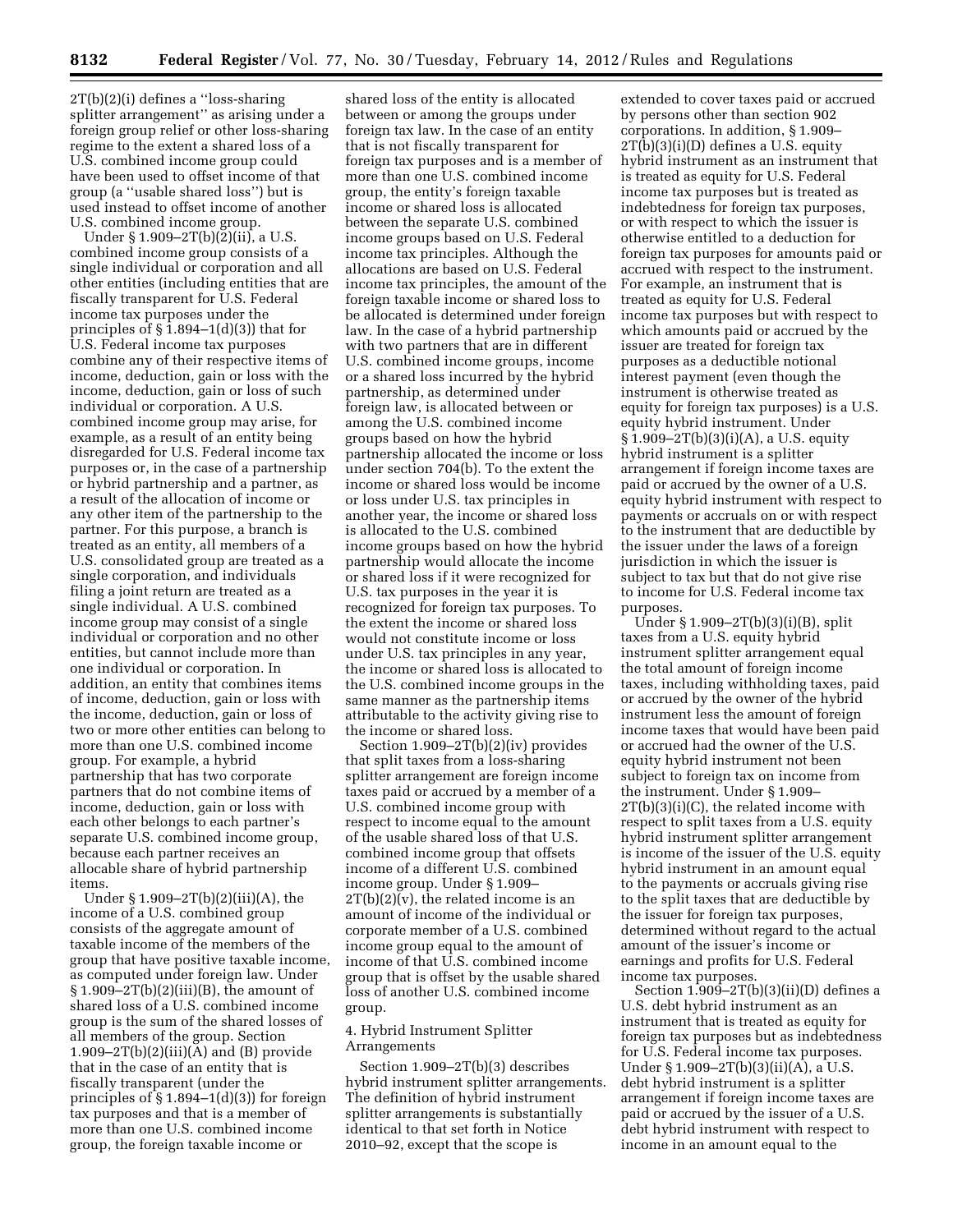interest (including original issue discount) paid or accrued on the instrument that is deductible for U.S. Federal income tax purposes but that does not give rise to a deduction under the laws of a foreign jurisdiction in which the issuer is subject to tax. Under § 1.909–2T(b)(3)(ii)(B), split taxes from a U.S. debt hybrid instrument splitter arrangement are the foreign income taxes paid or accrued by the issuer on the income that would have been offset by the interest paid or accrued on the U.S. debt hybrid instrument had such interest been deductible for foreign tax purposes. Under § 1.909–2T(b)(3)(ii)(C), the related income from a U.S. debt hybrid instrument splitter arrangement is the gross amount of the interest income recognized for U.S. Federal income tax purposes by the owner of the U.S. debt hybrid instrument, determined without regard to the actual amount of the owner's income or earnings and profits for U.S. Federal income tax purposes.

5. Partnership Inter-Branch Payment Splitter Arrangements

Section 1.909–2T(b)(4) describes a partnership inter-branch payment splitter arrangement. The Treasury Department and the IRS stated in section 5.03 of Notice 2010–92 that future guidance would provide that allocations described in § 1.704–  $1(b)(4)(viii)(d)(3)$  will result in a foreign tax credit splitting event in post-2010 taxable years to the extent such allocations result in foreign income taxes being allocated to a different partner than the related income.

Under § 1.909–2T(b)(4)(i), an allocation of foreign income tax paid or accrued by a partnership with respect to an inter-branch payment as described in § 1.704–1(b)(4)(viii)(*d*)(*3*) (revised as of April 1, 2011) (the inter-branch payment tax), is a splitter arrangement to the extent the inter-branch payment tax is not allocated to the partners in the same proportion as the distributive shares of income in the CFTE category to which the inter-branch payment tax is or would be assigned under § 1.704– 1(b)(4)(viii)(*d*) without regard to § 1.704–1(b)(4)(viii)(*d*)(*3*). Under  $§ 1.909-2T(b)(4)(ii)$ , split taxes from a partnership inter-branch payment splitter arrangement equal the excess of the amount of the inter-branch payment tax allocated to a partner under the partnership agreement over the amount of the inter-branch payment tax that would have been allocated to the partner if the tax had been allocated in the same proportion as the distributive shares of income in that CFTE category. Under § 1.909–2T(b)(4)(iii), related

income from a partnership inter-branch payment splitter arrangement equals the amount of income allocated to a partner that exceeds the amount of income that would have been allocated to the partner if income in that CFTE category in the amount of the inter-branch payment had been allocated to the partners in the same proportion as the inter-branch payment tax was allocated under the partnership agreement.

D. Rules Regarding Related Income and Split Taxes and Coordination Rules

Section 4.06 of Notice 2010–92 provides guidance on determining the amount of related income and pre-2011 split taxes paid or accrued with respect to pre-2011 splitter arrangements. A comment requested guidance on the treatment of related income and split taxes in the case of certain dispositions that were not described in section 4.06 of Notice 2010–92 (specifically, dispositions of section 902 corporations in transactions other than those that qualify under section 381). The Treasury Department and the IRS expect to issue regulations that provide additional guidance on determining the amount of related income and split taxes attributable to a foreign tax credit splitting event, and intend to address the comment when such regulations are issued. Until such guidance is issued, § 1.909–3T(a) provides that the principles of § 1.909–6T(d) through 1.909–6T(f) (which adopt the rules described in section 4.06 of Notice 2010–92) will apply to related income and split taxes in taxable years beginning on or after January 1, 2011, except that the alternative ''related income first'' method described in  $§ 1.909-6T(d)(4)$  (which adopts section 4.06(b)(4) of Notice 2010–92) for identifying distributions of related income applies only to identify the amount of pre-2011 split taxes of a section 902 corporation that are suspended as of the first day of the section 902 corporation's first taxable year beginning on or after January 1, 2011. A comment recommended that taxpayers be given the choice to apply the ''related income first'' method to identify post-2010 split taxes of a section 902 corporation, with use of such method conditioned on the taxpayer not applying section 902 to distributions from a section 902 corporation until all of the corporation's earnings and profits attributable to related income have been distributed. The Treasury Department and the IRS believe that the recommendation would necessitate rules that would result in significant administrative complexity,

and accordingly, the comment was not adopted.

These temporary regulations include a rule concerning split taxes that was not described in Notice 2010–92. Section 1.909–3T(b) provides that split taxes include taxes paid or accrued in taxable years beginning on or after January 1, 2011, with respect to the amount of a disregarded payment that is deductible by the payor of the disregarded payment under the laws of a foreign jurisdiction in which the payor of the disregarded payment is subject to tax on related income from a splitter arrangement. The amount of the deductible disregarded payment to which this rule applies is limited to the amount of related income from such splitter arrangement.

In addition to future guidance on determining the amount of related income and split taxes, the Treasury Department and the IRS expect to issue regulations that provide additional guidance on the interaction between section 909 and other Code provisions such as sections 904(c), 905(a), and 905(c). Until such guidance is issued, § 1.909–4T(a) provides that the principles of § 1.909–6T(g), which adopt the rules described in section 6 of Notice 2010–92, will apply to taxable years beginning on or after January 1, 2011.

## E. 2011 and Certain 2012 Splitter Arrangements

Section 909 applies to foreign income taxes paid or accrued in taxable years beginning after December 31, 2010. Section 1.909–2T(b), setting forth the exclusive list of splitter arrangements, is effective for foreign income taxes paid or accrued in taxable years beginning on or after January 1, 2012. Notice 2010–92 states that pre-2011 splitter arrangements will give rise to foreign tax credit splitting events in post-2010 taxable years. Accordingly, § 1.909– 5T(a)(1) provides that foreign income taxes paid or accrued by any person in a taxable year beginning on or after January 1, 2011, and before January 1, 2012, in connection with a pre-2011 splitter arrangement (as defined in § 1.909–6T(b)), are split taxes to the same extent that such taxes would have been treated as pre-2011 split taxes if such taxes were paid or accrued by a section 902 corporation in a pre-2011 taxable year. The related income with respect to split taxes from such an arrangement is the related income described in § 1.909–6T(b), determined as if the payor were a section 902 corporation.

In addition, Notice 2010–92 states that allocations described in § 1.704–  $1(b)(4)(viii)(d)(3)$  will result in a foreign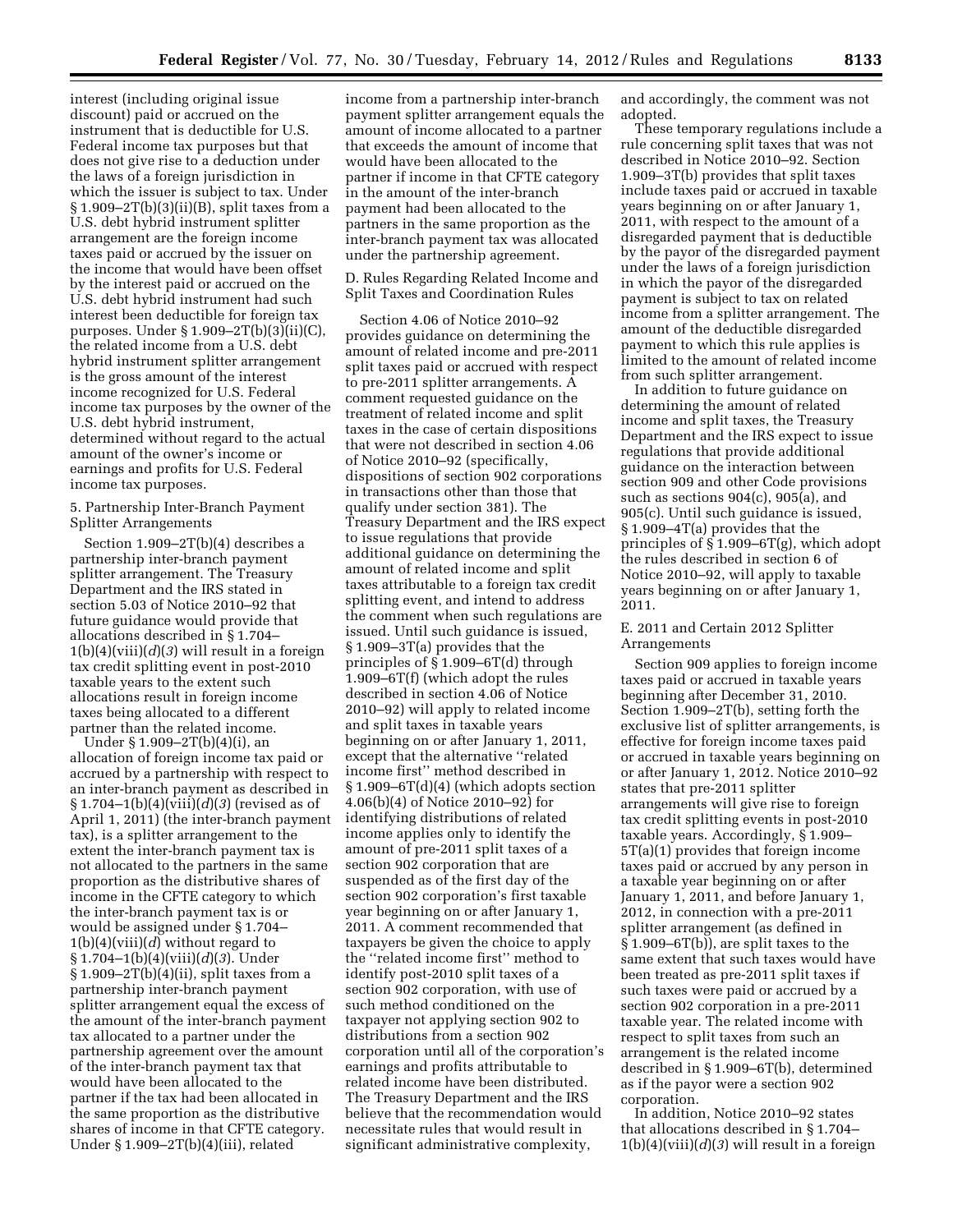tax credit splitting event in post-2010 taxable years to the extent such allocations result in foreign income taxes being allocated to a different partner than the related income. Accordingly, § 1.909–5T(a)(2) provides that foreign income taxes paid or accrued by any person in a taxable year beginning on or after January 1, 2011, and before January 1, 2012, in connection with a partnership interbranch payment splitter arrangement described in § 1.909–2T(b)(4) are split taxes to the extent such taxes are identified as split taxes in § 1.909– 2T(b)(4)(ii). The related income with respect to the split taxes is the related income described in § 1.909–  $2T(b)(4)(iii)$ .

Finally, these temporary regulations provide that foreign income taxes paid or accrued by any person in a taxable year beginning on or after January 1, 2012, and on or before February 14, 2012 in connection with a foreign consolidated group splitter arrangement described in  $\overline{\S}$  1.909–6T(b)(2) are split taxes to the same extent that such taxes would have been treated as pre-2011 split taxes if such taxes were paid or accrued by a section 902 corporation in a pre-2011 taxable year. This rule ensures that section 909 applies to suspend foreign tax on income of foreign consolidated groups paid or accrued in post-2010 taxable years to the extent the tax is not apportioned among the members of the group in accordance with the principles of Treas. Reg. § 1.901–2(f)(3). Final regulations published elsewhere in this issue of the **Federal Register** explicitly apply the ratable allocation rules of Treas. Reg. § 1.901–2(f)(3) to tax paid on combined income of foreign consolidated groups, without regard to whether the group members are jointly and severally liable for the tax under foreign law.

F. Pre-2011 Foreign Tax Credit Splitting Events

Section 1.909–6T adopts the rules described in Notice 2010–92 regarding pre-2011 foreign tax credit splitting events and the application of section 909 to foreign income taxes paid or accrued by a section 902 corporation in pre-2011 taxable years.

#### **Availability of IRS Documents**

IRS notices and revenue rulings cited in this preamble are made available by the Superintendent of Documents, U.S. Government Printing Office, Washington, DC 20402.

#### **Effect on Other Documents**

The following publication is obsolete as of February 14, 2012:

Notice 2010–92 (2010–2 CB 916).

## **Special Analyses**

It has been determined that this Treasury decision is not a significant regulatory action as defined in Executive Order 12866. Therefore, a regulatory assessment is not required. It also has been determined that section 553(b) of the Administrative Procedure Act (5 U.S.C. chapter 5) does not apply to these regulations. For the applicability of the Regulatory Flexibility Act (5 U.S.C. chapter 6), refer to the Special Analyses section of the preamble of the cross-referenced notice of proposed rulemaking published in this issue of the **Federal Register**. Pursuant to section 7805(f) of the Internal Revenue Code, this regulation has been submitted to the Chief Counsel for Advocacy of the Small Business Administration for comment on its impact on small businesses.

#### **Drafting Information**

The principal author of these regulations is Suzanne M. Walsh of the Office of Associate Chief Counsel (International). However, other personnel from the IRS and Treasury Department participated in their development.

### **List of Subjects in 26 CFR Part 1**

Income taxes, Reporting and recordkeeping requirements.

## **Adoption of Amendments to the Regulations**

Accordingly, 26 CFR part 1 is amended as follows:

## **PART 1—INCOME TAXES**

■ **Paragraph 1.** The authority citation for part 1 continues to read in part as follows:

**Authority:** 26 U.S.C. 7805 \* \* \*

■ **Par. 2.** Section 1.704–1 is amended as follows:

- 1. Paragraph (b)(0) is amended by
- adding an entry for § 1.704–

1(b)(1)(ii)(*b*)(*3*) and revising the entry for

§ 1.704–1(b)(4)(viii)(*d*)(*3*).

■ 2. Paragraph (b)(1)(ii)(*b*)(*3*) is added. ■ 3. Paragraph (b)(4)(viii)(*c*)(*3*)(*ii*) is

revised.

■ 4. Paragraph (b)(4)(viii)(*d*)(*3*) is revised.

■ 5. Paragraph (b)(5) *Example 24* is revised.

The additions and revisions read as follows:

### **§ 1.704–1. Partner's distributive share.**

\* \* \* \* \*

(b) *Determination of partner's distributive share*—(0) *Cross-references.* 

| Heading               |         | Section                              |         |         |
|-----------------------|---------|--------------------------------------|---------|---------|
| $\star$<br>[Reserved] | $\star$ | $\star$<br>1.704-1(b)(1)(ii)(b)(3)   | $\star$ | $\star$ |
| $\star$<br>[Reserved] | $\star$ | $\star$<br>1.704-1(b)(4)(viii)(d)(3) | $\star$ | $\star$ |
| $\star$               | $\star$ | $\star$                              | $\star$ | $\star$ |
|                       |         |                                      |         |         |

 $(1) * * * *$  $(iii) * * * *$ 

(*b*) \* \* \*

(*3*) [Reserved]. For further guidance, see § 1.704–1T(b)(1)(ii)(*b*)(*3*).

- \* \* \* \* \*  $(4) * * * *$ 
	- $(viii) * * * *$
	- $(c) * * * *$

 $(3) * * * *$ 

(*ii*) *Special rules.* Income attributable to an activity shall include the amount included in a partner's income as a guaranteed payment (within the meaning of section 707(c)) from the partnership to the extent that the guaranteed payment is not deductible by the partnership under foreign law. See paragraph (b)(5) *Example 25 (iv)* of this section. Income attributable to an activity shall not include an item of partnership income to the extent the allocation of such item of income (or payment thereof) results in a deduction under foreign law. See paragraph (b)(5) *Example 25 (iii)* and *(iv)* of this section. Similarly, income attributable to an activity shall not include net income that foreign law would exclude from the foreign tax base as a result of the status of a partner. See paragraph (b)(5) *Example 27* of this section.

 $(d)$  \* \* \*

(*3*) [Reserved]. For further guidance, see § 1.704–1T(b)(4)(viii)(*d*)(*3*).

\* \* \* \* \*  $(5) * * * *$ 

*Example 24.* [Reserved]. For further guidance, see § 1.704–1T(b)(5) *Example 24.* 

\* \* \* \* \*

■ **Par. 3.** Section 1.704–1T is added to read as follows:

## **§ 1.704–1T Partner's distributive share (temporary).**

(a) Through (b)(1)(ii)(*b*)(*2*) [Reserved]. For further guidance, see § 1.704–1(a) through (b)(1)(ii)(*b*)(*2*).

(*3*) *Special rules for certain interbranch payments*—(A) *In general.* The provisions of § 1.704–

1(b)(4)(viii)(*c*)(*3*)(*ii*) and § 1.704– 1(b)(4)(viii)(*d*)(*3*) apply for partnership taxable years beginning on or after January 1, 2012.

(B) *Transition rule.* Transition relief is provided herein to partnerships whose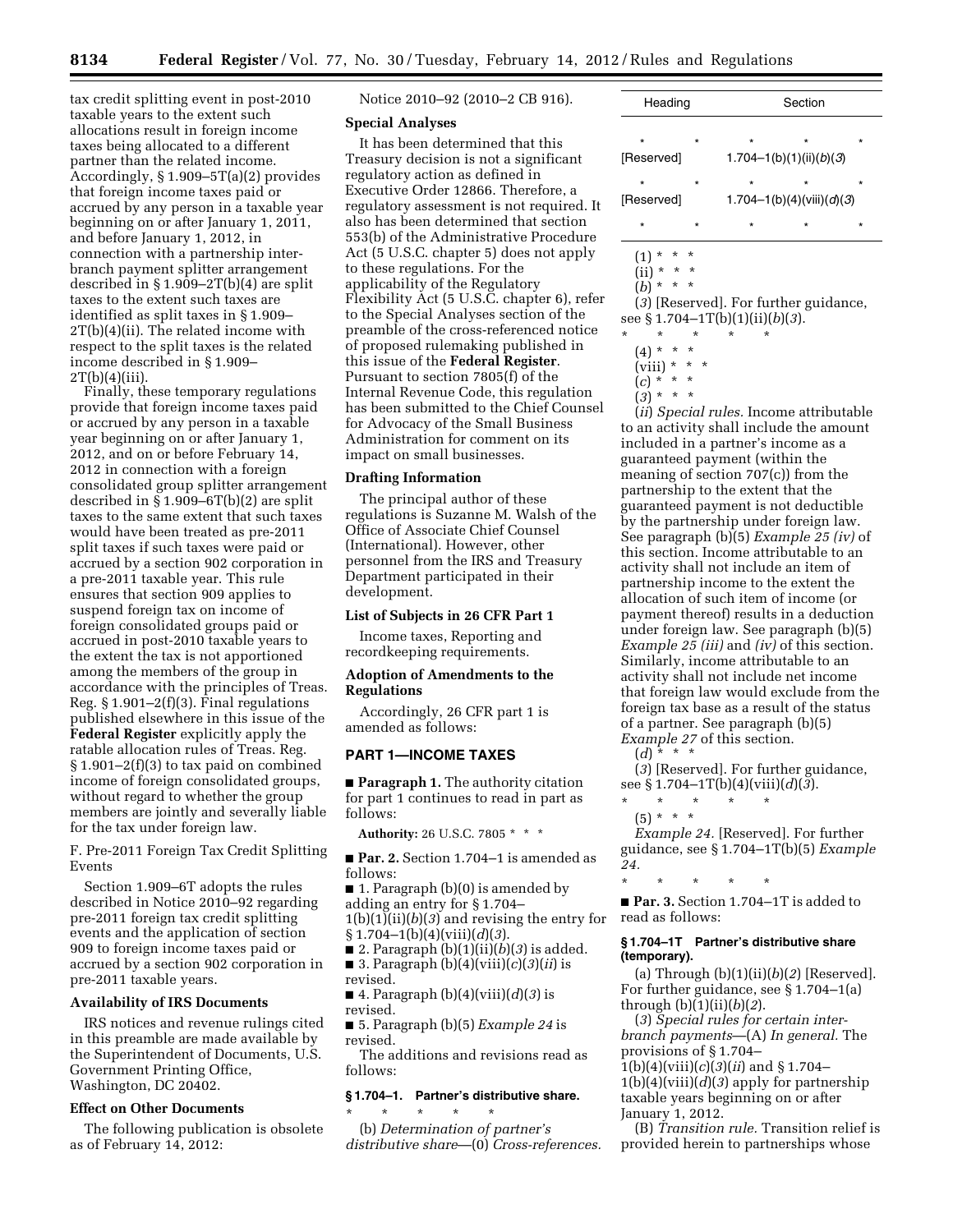agreements were entered into prior to February 14, 2012. In such case, if there has been no material modification to the partnership agreement on or after February 14, 2012, then the partnership may apply the provisions of § 1.704– 1(b)(4)(viii)(*c*)(*3*)(*ii*) and § 1.704– 1(b)(4)(viii)(*d*)(*3*) (revised as of April 1, 2011). For purposes of this paragraph (b)(1)(ii)(*b*)(*3*), any change in ownership constitutes a material modification to the partnership agreement. This transition rule does not apply to any taxable year in which persons bearing a relationship to each other that is specified in section 267(b) or section 707(b) collectively have the power to amend the partnership agreement without the consent of any unrelated party (and all subsequent taxable years).

(b)(1)(iii) through (b)(4)(viii)(*d*)(*2*) [Reserved]. For further guidance, see § 1.704–1(b)(1)(iii) through (b)(4)(viii)(*d*)(*2*).

(*3*) *Special rules for inter-branch payments.* For rules relating to foreign tax paid or accrued in partnership taxable years beginning before January 1, 2012 in respect of certain inter-branch payments, see 26 CFR 1.704–  $1(b)(4)(viii)(d)(3)$  (revised as of April 1, 2011).

(b)(4)(ix) through (b)(5) *Example 23*  [Reserved]. For further guidance, see § 1.704–1(b)(4)(ix) through (b)(5) *Example 23.* 

*Example 24.* (i) The facts are the same as in *Example 21,* except that businesses M and N are conducted by entities (DE1 and DE2, respectively) that are corporations for country X and Y tax purposes and disregarded entities for U.S. tax purposes. Also, assume that DE1 makes payments of \$75,000 during 2012 to DE2 that are deductible by DE1 for country X tax purposes and includible in income of DE2 for country Y tax purposes. As a result of such payments, DE1 has taxable income of \$25,000 for country X purposes on which \$10,000 of taxes are imposed and DE2 has taxable income of \$125,000 for country Y purposes on which \$25,000 of taxes are imposed. For U.S. tax purposes, \$100,000 of AB's income is attributable to the activities of DE1 and \$50,000 of AB's income is attributable to the activities of DE2. Pursuant to the partnership agreement, all partnership items from business M, excluding CFTEs paid or accrued by business M, are allocated 75 percent to A and 25 percent to B, and all partnership items from business N, excluding CFTEs paid or accrued by business N, are split evenly between A and B (50 percent each). Accordingly, A is allocated 75 percent of the income from business M ( $$75,000$ ), and  $50$ percent of the income from business N (\$25,000). B is allocated 25 percent of the income from business M (\$25,000), and 50 percent of the income from business N  $($ \$25,000).

(ii) Because the partnership agreement provides for different allocations of the net

income attributable to businesses M and N, the net income attributable to each of business M and business N is income in separate CFTE categories. See paragraph  $(b)(4)(viii)(c)(2)$  of this section. Under paragraph (b)(4)(viii)(*c*)(*3*) of this section, the \$100,000 of net income attributable to business M is in the business M CFTE category and the \$50,000 of net income attributable to business N is in the business N CFTE category. Under paragraph  $(b)(4)(viii)(d)(1)$  of this section, the \$10,000 of country X taxes is allocated to the business M CFTE category and \$10,000 of the country Y taxes is allocated to the business N CFTE category. The additional \$15,000 of country Y tax imposed with respect to the interbranch payment is assigned to the business M CFTE category because for U.S. tax purposes, the related \$75,000 of income that country Y is taxing is in the business M CFTE category. Therefore, \$25,000 of taxes (\$10,000 of country X taxes and \$15,000 of the country Y taxes) is related to the \$100,000 of net income in the business M CFTE category and the other \$10,000 of country Y taxes is related to the \$50,000 of net income in the business N CFTE category. See paragraph  $(b)(4)(viii)(c)(1)$  of this section. The allocations of country X taxes will be in proportion to the distributive shares of income to which they relate and will be deemed to be in accordance with the partners' interests in the partnership if such taxes are allocated 75 percent to A and 25 percent to B. The allocations of country Y taxes will be in proportion to the distributive shares of income to which they relate and will be deemed to be in accordance with the partners' interests in the partnership if \$15,000 of such taxes is allocated 75 percent to A and 25 percent to B and the other \$10,000 of such taxes is allocated 50 percent to A and 50 percent to B. No inference is intended with respect to the application of other provisions to arrangements that involve disregarded payments.

(iii) Assume that the facts are the same as in paragraph (i) of this *Example 24,* except that in order to reflect the \$75,000 payment from DE1 to DE2, the partnership agreement allocates \$75,000 of the income attributable to business M equally between A and B (50 percent each). In order to prevent separating the CFTEs from the related foreign income, the \$75,000 payment is treated as a divisible part of the business M activity and, therefore, a separate activity. See paragraph  $(b)(4)(viii)(c)(2)(iii)$  of this section. Because items from the disregarded payment and business N are both shared equally between A and B, the disregarded payment activity and the business N activity are treated as a single CFTE category. See paragraph  $(b)(4)(viii)(c)(2)(i)$  of this section. Accordingly, \$25,000 of net income attributable to business M is in the business M CFTE category and \$75,000 of income of business M attributable to the disregarded payment and the \$50,000 of net income attributable to business N are in the business N CFTE category. Under paragraph (b)(4)(viii)(*d*)(*1*) of this section, the \$10,000 of country X taxes is allocated to the business M CFTE category and all \$25,000 of the country Y taxes is allocated to the business

N CFTE category. The allocations of country X taxes will be in proportion to the distributive shares of income to which they relate and will be deemed to be in accordance with the partners' interests in the partnership if such taxes are allocated 75 percent to A and 25 percent to B. The allocations of country Y taxes will be in proportion to the distributive shares of income to which they relate and will be deemed to be in accordance with the partners' interests in the partnership if such taxes are allocated 50 percent to A and 50 percent to B.

*Example 25* through (e) [Reserved]. For further guidance, see  $\S 1.704-1(b)(5)$ *Example 25* through (e).

(f) *Expiration date.* The applicability of this section expires on February 9, 2015.

■ **Par. 4.** Section 1.909–0T is added to read as follows:

## **§ 1.909–0T Outline of regulation provisions for section 909 (temporary).**

This section lists the headings for §§ 1.909–1T through 1.909–6T.

*§ 1.909–1T Definitions and special rules (temporary).* 

(a) Definitions.

(b) Taxes paid or accrued by a partnership, S corporation or trust.

(c) Related income of a partnership, S corporation or trust.

(d) Application of section 909 to pre-1987 accumulated profits and pre-1987 foreign income taxes.

(e) Effective/applicability date. (f) Expiration date.

- *§ 1.909–2T Splitter arrangements (temporary).* 
	- (a) Foreign tax credit splitting event.

(1) In general.

(2) Split taxes not taken into account.

(b) Splitter arrangements.

- (1) Reverse hybrid splitter arrangements.
- (i) In general.
- (ii) Split taxes from a reverse hybrid
- splitter arrangement. (iii) Related income from a reverse hybrid splitter arrangement.
- (iv) Reverse hybrid.

(2) Loss-sharing splitter arrangements. (i) In general.

- 
- (ii) U.S. combined income group. (iii) Income and shared loss of a U.S.
- combined income group.

(iv) Split taxes from a loss-sharing splitter

arrangement.

(v) Related income from a loss-sharing splitter arrangement.

(vi) Foreign group relief or other losssharing regime.

(vii) Examples.

- (3) Hybrid instrument splitter
- arrangements.

(i) U.S. equity hybrid instrument splitter arrangement.

- (ii) U.S. debt hybrid instrument splitter arrangement.
- (4) Partnership inter-branch payment splitter arrangements.
- (i) In general.

(ii) Split taxes from a partnership interbranch payment splitter arrangement.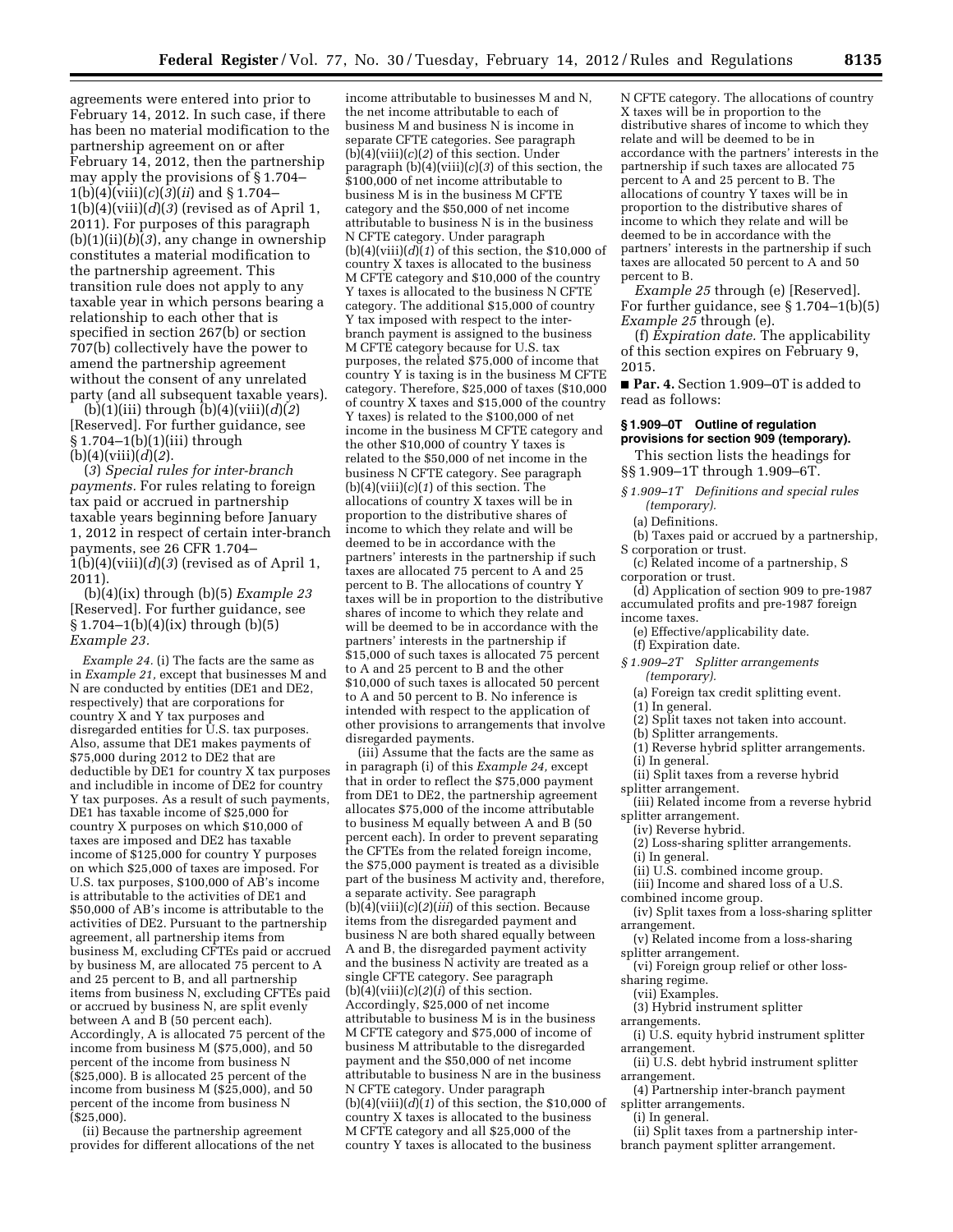(iii) Related income from a partnership inter-branch payment splitter arrangement.

(c) Effective/applicability date. (d) Expiration date.

*§ 1.909–3T Rules regarding related income and split taxes (temporary).* 

(a) Interim rules for identifying related income and split taxes.

- (b) Split taxes on deductible disregarded payments.
- (c) Effective/applicability date. (d) Expiration date.
- *§ 1.909–4T Coordination rules (temporary).*  (a) Interim rules.
	- (b) Effective/applicability date.
	- (c) Expiration date.
- *§ 1.909–5T 2011 and 2012 splitter arrangements (temporary).*

(a) Taxes paid or accrued in taxable years beginning in 2011.

(b) Taxes paid or accrued in certain taxable years beginning in 2012 with respect to a foreign consolidated group splitter

arrangement.

- (c) Effective/applicability date. (d) Expiration date.
- 
- *§ 1.909–6T Pre-2011 foreign tax credit splitting events (temporary).*

(a) Foreign tax credit splitting event.

- (1) In general.
- (2) Taxes not subject to suspension under section 909.
- (3) Taxes subject to suspension under section 909.

(b) Pre-2011 splitter arrangements.

(1) Reverse hybrid structure splitter arrangements.

(2) Foreign consolidated group splitter arrangements.

(3) Group relief or other loss-sharing regime splitter arrangements.

(i) In general.

(ii) Split taxes and related income.

(4) Hybrid instrument splitter

arrangements.

(i) In general.

- (ii) U.S. equity hybrid instrument splitter arrangement.
- (iii) U.S. debt hybrid instrument splitter arrangement.
- (c) General rules for applying section 909 to pre-2011 split taxes and related income.
	- (1) Annual determination.

(2) Separate categories.

- (d) Special rules regarding related income.
- (1) Annual adjustments.

(2) Effect of separate limitation losses and deficits.

(3) Pro rata method for distributions out of earnings and profits that include both related income and other income.

(4) Alternative method for distributions out of earnings and profits that include both related income and other income.

- (5) Distributions, deemed distributions, and inclusions out of related income.
	- (6) Carryover of related income.

(7) Related income taken into account by a section 902 shareholder.

(8) Related income taken into account by a payor section 902 corporation.

(9) Related income taken into account by an affiliated group of corporations that includes a section 902 shareholder.

(10) Distributions of previously-taxed earnings and profits.

- (e) Special rules regarding pre-2011 split taxes.
- (1) Taxes deemed paid pro rata out of pre-2011 split taxes and other taxes.
- (2) Pre-2011 split taxes deemed paid in pre-2011 taxable years.
- (3) Carryover of pre-2011 split taxes.
- (4) Determining when pre-2011 split taxes are no longer treated as pre-2011 split taxes.
- (f) Rules relating to partnerships and trusts.
- (1) Taxes paid or accrued by partnerships.
- (2) Section 704(b) allocations.
- (3) Trusts.
- (g) Interaction between section 909 and other Code provisions.
	- (1) Section 904(c).
	- (2) Section 905(a).
	- (3) Section 905(c).
	- (4) Other foreign tax credit provisions.
	- (h) Effective/applicability date.

(i) Expiration date.

■ **Par. 5.** Sections 1.909–1T, 1.909–2T, 1.909–3T, 1.909–4T, 1.909–5T, and 1.909–6T are added to read as follows:

### **§ 1.909–1T Definitions and special rules (temporary).**

(a) *Definitions.* For purposes of section 909, this section, and §§ 1.909– 2T through –5T, the following definitions apply:

(1) The term *section 902 corporation*  means any foreign corporation with respect to which one or more domestic corporations meet the ownership requirements of section 902(a) or (b).

(2) The term *section 902 shareholder*  means any domestic corporation that meets the ownership requirements of section 902(a) or (b) with respect to a section 902 corporation.

(3) The term *payor* means a person that pays or accrues a foreign income tax within the meaning of § 1.901–2(f), and also includes a person that takes foreign income taxes paid or accrued by a partnership, S corporation, estate or trust into account pursuant to section 702(a)(6), section 901(b)(5) or section 1373(a).

(4) The term *covered person* means, with respect to a payor—

(i) Any entity in which the payor holds, directly or indirectly, at least a 10 percent ownership interest (determined by vote or value);

(ii) Any person that holds, directly or indirectly, at least a 10 percent ownership interest (determined by vote or value) in the payor; or

(iii) Any person that bears a relationship that is described in section 267(b) or 707(b) to the payor.

(5) The term *foreign income tax*  means any income, war profits, or excess profits tax paid or accrued to any foreign country or to any possession of the United States. A foreign income tax

includes any tax paid in lieu of such a tax within the meaning of section 903.

(6) The term *post-1986 foreign income taxes* has the meaning provided in  $§ 1.902-1(a)(8).$ 

(7) The term *post-1986 undistributed earnings* has the meaning provided in  $§ 1.902-1(a)(9).$ 

(8) The term *disregarded entity* means an entity that is disregarded as an entity separate from its owner, as provided in § 301.7701–2(c)(2)(i).

(9) The term *hybrid partnership*  means a partnership that is subject to income tax in a foreign country as a corporation (or otherwise at the entity level) on the basis of residence, place of incorporation, place of management or similar criteria.

(b) *Taxes paid or accrued by a partnership, S corporation or trust.*  Under section 909(c)(1), section 909 applies at the partner level, and similar rules apply in the case of an S corporation or trust. Accordingly, in the case of foreign income taxes paid or accrued by a partnership, S corporation or trust, taxes allocated to one or more partners, shareholders or beneficiaries (as the case may be) will be treated as split taxes to the extent such taxes would be split taxes if the partner, shareholder or beneficiary had paid or accrued the taxes directly on the date such taxes are taken into account by the partner under sections 702 and 706(a), by the shareholder under section 1373(a), or by the beneficiary under section 901(b)(5). Any such split taxes will be suspended in the hands of the partner, shareholder or beneficiary.

(c) *Related income of a partnership, S corporation or trust.* For purposes of determining whether related income is taken into account by a covered person, related income of a partnership, S corporation or trust is considered to be taken into account by the partner, shareholder or beneficiary to whom the related income is allocated.

(d) *Application of section 909 to pre-1987 accumulated profits and pre-1987 foreign income taxes.* Section 909 and §§ 1.909–1T through –5T will apply to pre-1987 accumulated profits (as defined in  $\S 1.902-1(a)(10)(i)$  and pre-1987 foreign income taxes (as defined in § 1.902–1(a)(10)(iii)) of a section 902 corporation attributable to taxable years beginning on or after January 1, 2012.

(e) *Effective/applicability date.* This section applies to taxable years beginning on or after January 1, 2011.

(f) *Expiration date.* The applicability of this section expires on February 9, 2015.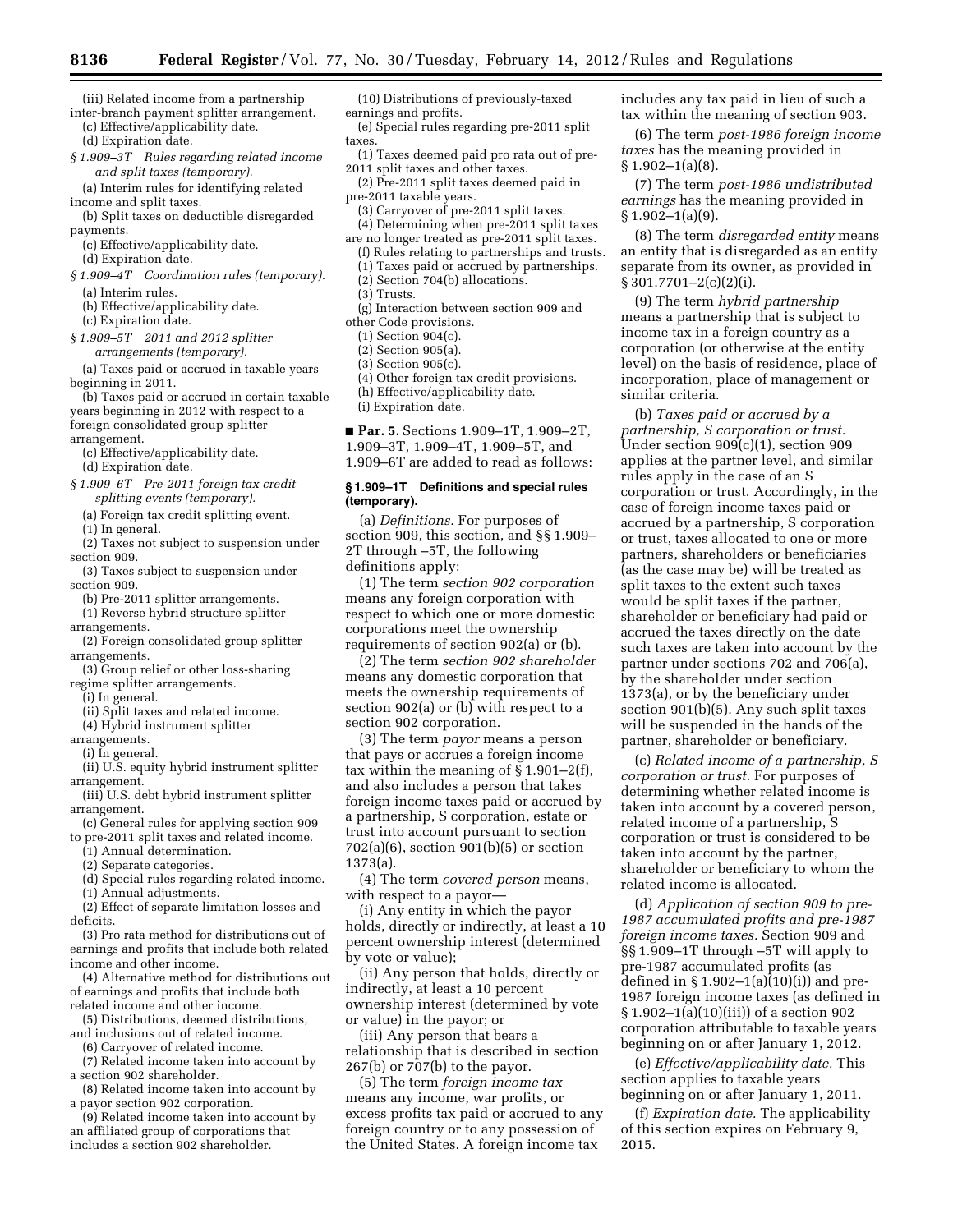### **§ 1.909–2T Splitter arrangements (temporary).**

(a) *Foreign tax credit splitting event*— (1) *In general.* There is a foreign tax credit splitting event with respect to foreign income taxes paid or accrued if and only if, in connection with an arrangement described in paragraph (b) of this section (a *splitter arrangement*) the related income was, is or will be taken into account for U.S. Federal income tax purposes by a person that is a covered person with respect to the payor of the tax. Foreign income taxes that are paid or accrued in connection with a splitter arrangement are split taxes to the extent provided in paragraph (b) of this section. Income (or, as appropriate, earnings and profits) that was, is or will be taken into account by a covered person in connection with a splitter arrangement is related income to the extent provided in paragraph (b) of this section.

(2) *Split taxes not taken into account.*  Split taxes will not be taken into account for U.S. Federal income tax purposes before the taxable year in which the related income is taken into account by the payor or, in the case of split taxes paid or accrued by a section 902 corporation, by a section 902 shareholder of such section 902 corporation. Therefore, in the case of split taxes paid or accrued by a section 902 corporation, split taxes will not be taken into account for purposes of sections 902 or 960, or for purposes of determining earnings and profits under section 964(a), before the taxable year in which the related income is taken into account by the payor section 902 corporation, a section 902 shareholder of the section 902 corporation, or a member of the section 902 shareholder's consolidated group. See § 1.909–3T(a) for rules relating to when split taxes and related income are taken into account.

(b) *Splitter arrangements.* The arrangements set forth in this paragraph (b) are splitter arrangements.

(1) *Reverse hybrid splitter arrangements*—(i) *In general.* A reverse hybrid is a splitter arrangement when a payor pays or accrues foreign income taxes with respect to income of a reverse hybrid. A reverse hybrid splitter arrangement exists even if the reverse hybrid has a loss or a deficit in earnings and profits for a particular year for U.S. Federal income tax purposes (for example, due to a timing difference).

(ii) *Split taxes from a reverse hybrid splitter arrangement.* The foreign income taxes paid or accrued with respect to income of the reverse hybrid are split taxes.

(iii) *Related income from a reverse hybrid splitter arrangement.* The related

income with respect to split taxes from a reverse hybrid splitter arrangement is the earnings and profits (computed for U.S. Federal income tax purposes) of the reverse hybrid attributable to the activities of the reverse hybrid that gave rise to income included in the payor's foreign tax base with respect to which the split taxes were paid or accrued. Accordingly, related income of the reverse hybrid only includes items of income or expense attributable to a disregarded entity owned by the reverse hybrid to the extent that the income attributable to the activities of the disregarded entity is included in the payor's foreign tax base.

(iv) *Reverse hybrid.* The term *reverse hybrid* means an entity that is a corporation for U.S. Federal income tax purposes but is a fiscally transparent entity (under the principles of § 1.894– 1(d)(3)) or a branch under the laws of a foreign country imposing tax on the income of the entity.

(2) *Loss-sharing splitter arrangements*—(i) *In general.* A foreign group relief or other loss-sharing regime is a loss-sharing splitter arrangement to the extent that a shared loss of a U.S. combined income group could have been used to offset income of that group (*usable shared loss*) but is used instead to offset income of another U.S. combined income group.

(ii) *U.S. combined income group.* The term *U.S. combined income group*  means an individual or a corporation and all entities (including entities that are fiscally transparent for U.S. Federal income tax purposes under the principles of  $\S 1.894-1(d)(3)$  that for U.S. Federal income tax purposes combine any of their respective items of income, deduction, gain or loss with the income, deduction, gain or loss of such individual or corporation. A U.S. combined income group can arise, for example, as a result of an entity being disregarded or, in the case of a partnership or hybrid partnership and a partner, as a result of the allocation of income or any other item of the partnership to the partner. For purposes of this paragraph (b)(2)(ii), a branch is treated as an entity, all members of a U.S. affiliated group of corporations (as defined in section 1504) that file a consolidated return are treated as a single corporation, and two or more individuals that file a joint return are treated as a single individual. A U.S. combined income group may consist of a single individual or corporation and no other entities, but cannot include more than one individual or corporation. In addition, an entity may belong to more than one U.S. combined income group. For example, a hybrid

partnership with two corporate partners that do not combine any of their items of income, deduction, gain or loss for U.S. Federal income tax purposes is in a separate U.S. combined income group with each of its partners.

(iii) *Income and shared loss of a U.S. combined income group*—(A) *Income.*  Except as otherwise provided in this paragraph (b)(2)(iii)(A), the income of a U.S. combined income group is the aggregate amount of taxable income recognized or taken into account for foreign tax purposes by those members that have positive taxable income for foreign tax purposes. In the case of an entity that is fiscally transparent (under the principles of  $\S 1.894-1(d)(3)$  for foreign tax purposes and that is a member of more than one U.S. combined income group, the foreign taxable income of the entity is allocated between or among the groups under foreign tax law. In the case of an entity that is not fiscally transparent for foreign tax purposes and that is a member of more than one U.S. combined income group, the foreign taxable income of that entity is allocated between or among those groups based on U.S. Federal income tax principles. For example, in the case of a hybrid partnership, the foreign taxable income of the partnership is allocated between or among the groups in the manner the partnership allocates the income under section 704(b). To the extent the foreign taxable income would be income under U.S. tax principles in another year, the income is allocated between or among the groups based on how the hybrid partnership would allocate the income if the income were recognized for U.S. tax purposes in the year in which the income is recognized for foreign tax purposes. To the extent the foreign taxable income would not constitute income under U.S. tax principles in any year, the income is allocated between or among the groups in the same manner as the partnership items attributable to the activity giving rise to the foreign taxable income.

(B) *Shared loss.* The term *shared loss*  means a loss of one entity for foreign tax purposes that, in connection with a foreign group relief or other loss-sharing regime, is taken into account by one or more other entities. Except as otherwise provided in this paragraph (b)(2)(iii)(B), the amount of shared loss of a U.S. combined income group is the sum of the shared losses of all members of the U.S. combined income group. In the case of an entity that is fiscally transparent (under the principles of § 1.894–1(d)(3)) for foreign tax purposes and that is a member of more than one U.S. combined income group, the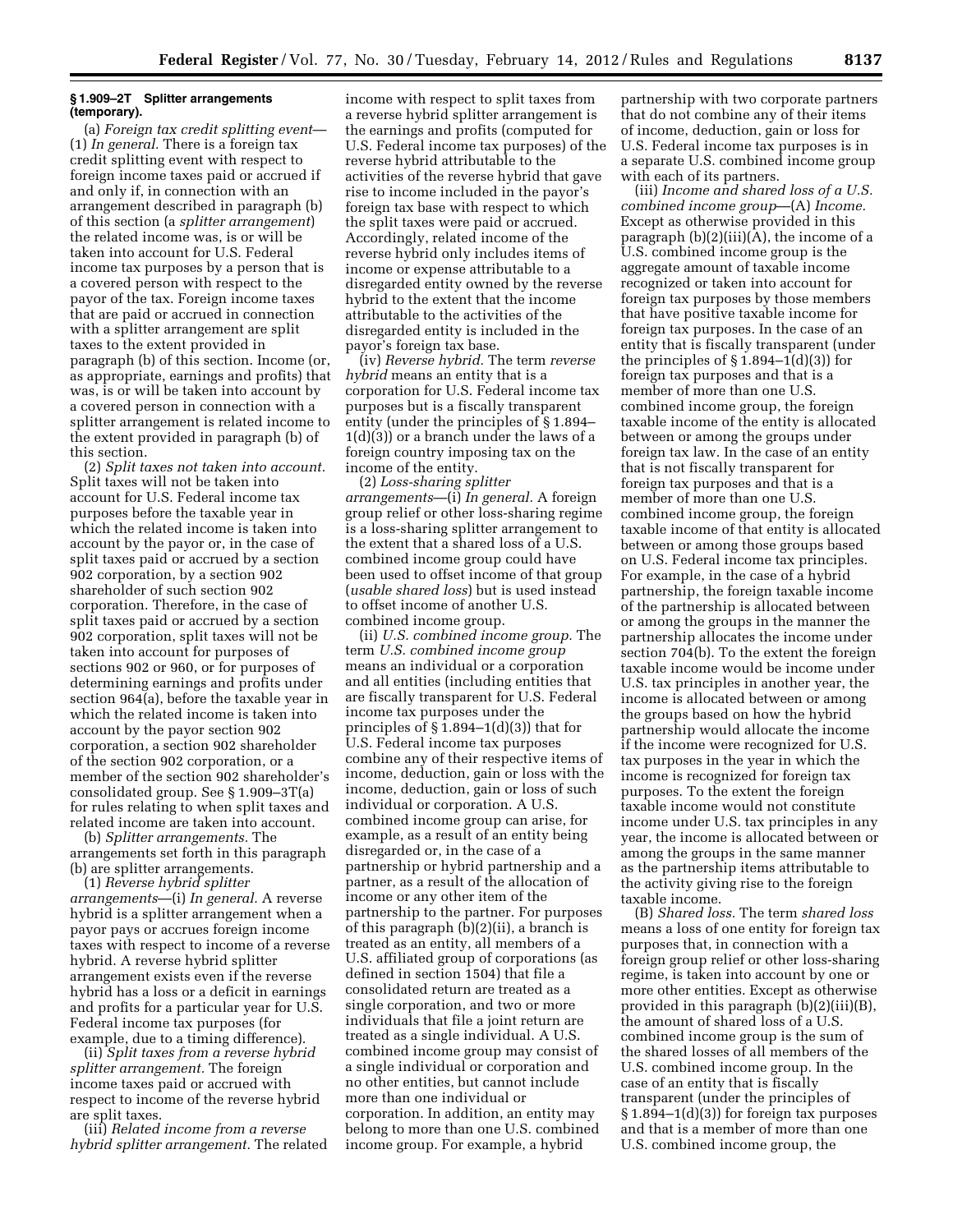shared loss of the entity is allocated between or among the groups under foreign tax law. In the case of an entity that is not fiscally transparent for foreign tax purposes and that is a member of more than one U.S. combined income group, the shared loss of that entity will be allocated between or among those groups based on U.S. Federal income tax principles. For example, in the case of a hybrid partnership, the shared loss of the partnership will be allocated between or among the groups in the manner the partnership allocates the loss under section 704(b). To the extent the shared loss would be a loss under U.S. tax principles in another year, the loss is allocated between or among the groups based on how the partnership would allocate the loss if the loss were recognized for U.S. tax purposes in the year in which the loss is recognized for foreign tax purposes. To the extent the shared loss would not constitute a loss under U.S. tax principles in any year, the loss is allocated between or among the groups in the same manner as the partnership items attributable to the activity giving rise to the shared loss.

(iv) *Split taxes from a loss-sharing splitter arrangement.* Split taxes from a loss-sharing splitter arrangement are foreign income taxes paid or accrued by a member of the U.S. combined income group with respect to income equal to the amount of the usable shared loss of that group that offsets income of another U.S. combined income group.

(v) *Related income from a losssharing splitter arrangement.* The related income with respect to split taxes from a loss-sharing splitter arrangement is an amount of income of the individual or corporate member of the U.S. combined income group equal to the amount of income of that U.S. combined income group that is offset by the usable shared loss of another U.S. combined income group.

(vi) *Foreign group relief or other losssharing regime.* A foreign group relief or other loss-sharing regime exists when an entity may surrender its loss to offset the income of one or more other entities. A foreign group relief or other losssharing regime does not include an allocation of loss of an entity that is a partnership or other fiscally transparent entity (under the principles of § 1.894– 1(d)(3)) for foreign tax purposes or regimes in which foreign tax is imposed on combined income (such as a foreign consolidated regime), as described in  $§ 1.901 - 2(f)(3).$ 

(vii) *Examples.* The following examples illustrate the rules of paragraph (b)(2) of this section.

*Example 1.* (i) *Facts.* USP, a domestic corporation, wholly owns CFC1, a corporation organized in country A. CFC1 wholly owns CFC2 and CFC3, both corporations organized in country A. CFC2 wholly owns DE, an entity organized in country A. DE is a corporation for country A tax purposes and a disregarded entity for U.S. Federal income tax purposes. Country A has a loss-sharing regime under which a loss of CFC1, CFC2, CFC3 or DE may be used to offset the income of one or more of the others. Country A imposes an income tax at the rate of 30% on the taxable income of corporations organized in country A. In year 1, before any loss sharing, CFC1 has no income, CFC2 has income of 50u, CFC3 has income of 200u, and DE has a loss of 100u. Under the provisions of country A's losssharing regime, the group decides to use DE's 100u loss to offset 100u of CFC3's income. After the loss is shared, for country A's tax purposes, CFC2 still has 50u of income on which it pays 15u of country A tax. CFC3 has income of 100u (200u less the 100u shared loss) on which it pays 30u of country A tax. For U.S. tax purposes, the loss sharing with CFC3 is not taken into account. Because DE is a disregarded entity, its 100u loss is taken into account by CFC2 and reduces its earnings and profits for U.S. Federal income tax purposes. Accordingly, before application of section 909, CFC2 has a loss for earnings and profits purposes of 65u (50u income less 15u taxes paid to country A less 100u loss of DE). CFC2 also has the U.S. dollar equivalent of 15u of foreign taxes to add to its post-1986 foreign income taxes pool. CFC3 has earnings and profits of 170u (200u income less 30u of taxes) and the dollar equivalent of 30u of foreign taxes to add to its post-1986 foreign income taxes pool.

(ii) *Result.* Pursuant to  $\S 1.909 - 2\overline{T(b)}(2)$  (ii), CFC2 and DE constitute one U.S. combined income group, while CFC1 and CFC3 each constitute separate U.S. combined income groups. Pursuant to  $\S 1.909 - 2T(b)(2)(iii)(A)$ , the income of the CFC2 combined income group is 50u (CFC2's country A taxable income of 50u). The income of the CFC3 U.S. combined income group is 200u (CFC3's country A taxable income of 200u). Pursuant to  $\S 1.909-2T(b)(2)(iii)(B)$ , the shared loss of the CFC2 U.S. combined income group includes the 100u of shared loss incurred by DE. The usable shared loss of the CFC2 U.S. combined income group is 50u, the amount of the group's shared loss that could have otherwise offset CFC2's 50u of country A taxable income that is included in the income of the CFC2 U.S. combined income group. There is a splitter arrangement because the 50u usable shared loss of the CFC2 U.S. combined income group was used instead to offset income of CFC3, which is included in the CFC3 U.S. combined income group. Pursuant to § 1.909–2T(b)(2)(iv), the split taxes are the 15u of country A income taxes paid by CFC2 on 50u of income, an amount of income of the CFC2 U.S. combined income group equal to the amount of usable shared loss of that group that was used to offset income of the CFC3 U.S. combined income group. Pursuant to § 1.909–2T(b)(2)(v), the related income is the 50u of CFC3's income that equals the amount

of income of the CFC3 U.S. combined income group that was offset by the usable shared loss of the CFC2 U.S. combined income group.

*Example 2.* (i) *Facts.* USP, a domestic corporation, wholly owns CFC1, a corporation organized in country B. CFC1 wholly owns CFC2 and CFC3, both corporations organized in country B. CFC2 wholly owns DE, an entity organized in country B. DE is a corporation for country B tax purposes and a disregarded entity for U.S. Federal income tax purposes. CFC2 and CFC3 each own 50% of HP1, an entity organized in country B. HP1 is a corporation for country B tax purposes and a partnership for U.S. Federal income tax purposes. Assume that all items of income and loss of HP1 are allocated for U.S. Federal income tax purposes equally between CFC2 and CFC3, and that all entities use the country B currency ''u'' as their functional currency. Country B has a loss-sharing regime under which a loss of any of CFC1, CFC2, CFC3, DE, and HP1 may be used to offset the income of one or more of the others. Country B imposes an income tax at the rate of 30% on the taxable income of corporations organized in country B. In year 1, before any loss sharing, CFC2 has income of 100u, CFC1 and CFC3 have no income, DE has a loss of 100u, and HP1 has income of 200u. Under the provisions of country B's loss-sharing regime, the group decides to use DE's 100u loss to offset 100u of HP1's income. After the loss is shared, for country B tax purposes, CFC2 has 100u of income on which it pays 30u of country B income tax, and HP1 has 100u of income (200u less the 100u shared loss) on which it pays 30u of country B income tax. For U.S. Federal income tax purposes, the loss sharing with HP1 is not taken into account, and, because DE is a disregarded entity, its 100u loss is taken into account by CFC2 and reduces CFC2's earnings and profits for U.S. Federal income tax purposes. The 200u income of HP1 is allocated 50/50 to CFC2 and CFC3, as is the 30u of country B income tax paid by HP1. Accordingly, before application of section 909, for U.S. Federal income tax purposes, CFC2 has earnings and profits of 55u (100u income + 100u share of HP1's income – 100u loss of DE – 30u country B income tax paid by CFC2 – 15u share of HP1's country B income tax) and the dollar equivalent of 45u of country B income tax to add to its post-1986 foreign income taxes pool. CFC3 has earnings and profits of 85u (100u share of HP1's income less 15u share of HP1's country B income taxes) and the dollar equivalent of 15u of country B income tax to add to its post-1986 foreign income taxes pool.

(ii) *U.S. combined income groups.*  Pursuant to § 1.909–2T(b)(2)(ii), because the income and loss of HP1 are combined in part with the income and loss of both CFC2 and CFC3, it belongs to both of the separate CFC2 and CFC3 U.S. combined income groups. DE is a member of the CFC2 U.S. combined income group.

(iii) *Income of the U.S. combined income groups.* Pursuant to § 1.909–2T(b)(2)(iii)(A), the income of the CFC2 U.S. combined income group is the 200u country B taxable income of the members of the group with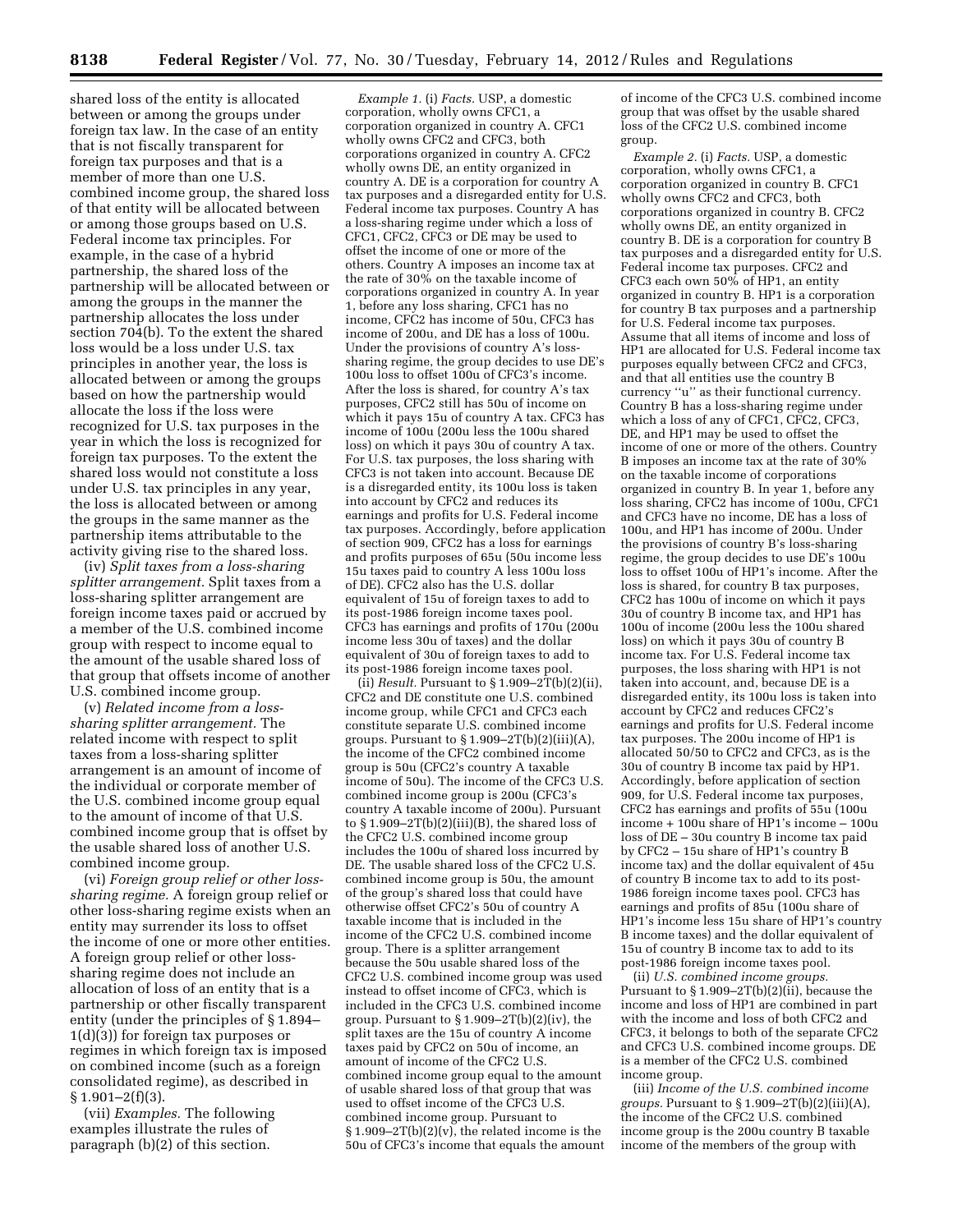positive taxable incomes (CFC2's country B taxable income of 100u + 50% of HP1's country B taxable income of 200u, or 100u). Because DE does not have positive taxable income for country B tax purposes, its 100u loss is not included in the income of the CFC2 U.S. combined income group. The income of the CFC3 U.S. combined income group is 100u (50% of HP1's country B taxable income of 200u, or 100u).

(iv) *Shared loss of the U.S. combined income groups.* Pursuant to § 1.909–  $2T(b)(2)$ (iii)(B), the shared loss of the CFC2 U.S. combined income group is the 100u loss incurred by DE that is used to offset 100u of HP1's income. The CFC3 U.S. combined income group has no shared loss. Pursuant to § 1.909–2T(b)(2)(i), the usable shared loss of the CFC2 U.S. combined income group is 100u, the full amount of the group's 100u shared loss that could have been used to offset income of the CFC2 U.S. combined income group had the loss been used to offset 100u of CFC2's country B taxable income.

(v) *Income offset by shared loss.* The shared loss of the CFC2 combined income group is used to offset 100u country B taxable income of HP1. Because the taxable income of HP1 is allocated 50/50 between the CFC2 and CFC3 U.S. combined income groups, the shared loss is treated as offsetting 50u of the CFC2 U.S. combined income group's income and 50u of the CFC3 U.S. combined income group's income.

(vi) *Splitter arrangement.* There is a splitter arrangement because 50u of the 100u usable shared loss of the CFC2 U.S. combined income group was used to offset income of the CFC3 U.S. combined income group. Pursuant to  $\S 1.909 - 2T(b)(2)(iv)$ , the split taxes are the 15u of country B income tax paid by CFC2 on 50u of its income, which is equal to the amount of the CFC2 U.S. combined income group's usable shared loss that was used to offset income of another U.S. combined income group. Pursuant to § 1.909–2T(b)(2)(v), the related income is the 50u of CFC3's income that was offset by the usable shared loss of the CFC2 U.S. combined income group.

(3) *Hybrid instrument splitter arrangements*—(i) *U.S. equity hybrid instrument splitter arrangement*—(A) *In general*. A U.S. equity hybrid instrument is a splitter arrangement if payments or accruals on or with respect to such instrument:

(*1*) Give rise to foreign income taxes paid or accrued by the owner of such instrument;

(*2*) Are deductible by the issuer under the laws of a foreign jurisdiction in which the issuer is subject to tax; and

(*3*) Do not give rise to income for U.S. Federal income tax purposes.

(B) *Split taxes from a U.S. equity hybrid instrument splitter arrangement*. Split taxes from a U.S. equity hybrid instrument splitter arrangement equal the total amount of foreign income taxes paid or accrued by the owner of the hybrid instrument less the amount of foreign income taxes that would have

been paid or accrued had the owner of the U.S. equity hybrid instrument not been subject to foreign tax on income from the instrument.

(C) *Related income from a U.S. equity hybrid instrument splitter arrangement*. The related income with respect to split taxes from a U.S. equity hybrid instrument splitter arrangement is income of the issuer of the U.S. equity hybrid instrument in an amount equal to the payments or accruals giving rise to the split taxes that are deductible by the issuer for foreign tax purposes, determined without regard to the actual amount of the issuer's income or earnings and profits for U.S. Federal income tax purposes.

(D) *U.S. equity hybrid instrument*. The term *U.S. equity hybrid instrument*  means an instrument that is treated as equity for U.S. Federal income tax purposes but is treated as indebtedness for foreign tax purposes, or with respect to which the issuer is otherwise entitled to a deduction for foreign tax purposes for amounts paid or accrued with respect to the instrument.

(ii) *U.S. debt hybrid instrument splitter arrangement*—(A) *In general*. A U.S. debt hybrid instrument is a splitter arrangement if foreign income taxes are paid or accrued by the issuer of a U.S. debt hybrid instrument with respect to income in an amount equal to the interest (including original issue discount) paid or accrued on the instrument that is deductible for U.S. Federal income tax purposes but that does not give rise to a deduction under the laws of a foreign jurisdiction in which the issuer is subject to tax.

(B) *Split taxes from a U.S. debt hybrid instrument splitter arrangement*. Split taxes from a U.S. debt hybrid instrument splitter arrangement are the foreign income taxes paid or accrued by the issuer on the income that would have been offset by the interest paid or accrued on the U.S. debt hybrid instrument had such interest been deductible for foreign tax purposes.

(C) *Related income from a U.S. debt hybrid instrument splitter arrangement*. The related income from a U.S. debt hybrid instrument splitter arrangement is the gross amount of the interest income recognized for U.S. Federal income tax purposes by the owner of the U.S. debt hybrid instrument, determined without regard to the actual amount of the owner's income or earnings and profits for U.S. Federal income tax purposes.

(D) *U.S. debt hybrid instrument.* The term *U.S. debt hybrid instrument* means an instrument that is treated as equity for foreign tax purposes but as

indebtedness for U.S. Federal income tax purposes.

(4) *Partnership inter-branch payment splitter arrangements*—(i) *In general*. An allocation of foreign income tax paid or accrued by a partnership with respect to an inter-branch payment as described in § 1.704–1(b)(4)(viii)(*d*)(*3*) (revised as of April 1, 2011) (the *inter-branch payment tax*) is a splitter arrangement to the extent the inter-branch payment tax is not allocated to the partners in the same proportion as the distributive shares of income in the CFTE category to which the inter-branch payment tax is or would be assigned under § 1.704– 1(b)(4)(viii)(*d*) without regard to § 1.704–1(b)(4)(viii)(*d*)(*3*).

(ii) *Split taxes from a partnership inter-branch payment splitter arrangement*. The split taxes from a partnership inter-branch splitter arrangement equal the excess of the amount of the inter-branch payment tax allocated to a partner under the partnership agreement over the amount of the inter-branch payment tax that would have been allocated to the partner if the inter-branch payment tax had been allocated to the partners in the same proportion as the distributive shares of income in the CFTE category referred to in paragraph (b)(4)(i) of this section.

(iii) *Related income from a partnership inter-branch payment splitter arrangement*. The related income from a partnership inter-branch payment splitter arrangement equals the amount of income allocated to a partner that exceeds the amount of income that would have been allocated to the partner if income in the CFTE category referred to in paragraph (b)(4)(i) of this section in the amount of the interbranch payment had been allocated to the partners in the same proportion as the inter-branch payment tax was allocated under the partnership agreement.

(c) *Effective/applicability date.* This section applies to foreign income taxes paid or accrued in taxable years beginning on or after January 1, 2012.

(d) *Expiration date.* The applicability of this section expires on February 9, 2015.

### **§ 1.909–3T Rules regarding related income and split taxes (temporary).**

(a) *Interim rules for identifying related income and split taxes*. The principles of paragraphs (d) through (f) of § 1.909– 6T apply to related income and split taxes in taxable years beginning on or after January 1, 2011, except that the alternative method for identifying distributions of related income described in  $\S 1.909 - 6T(d)(4)$  applies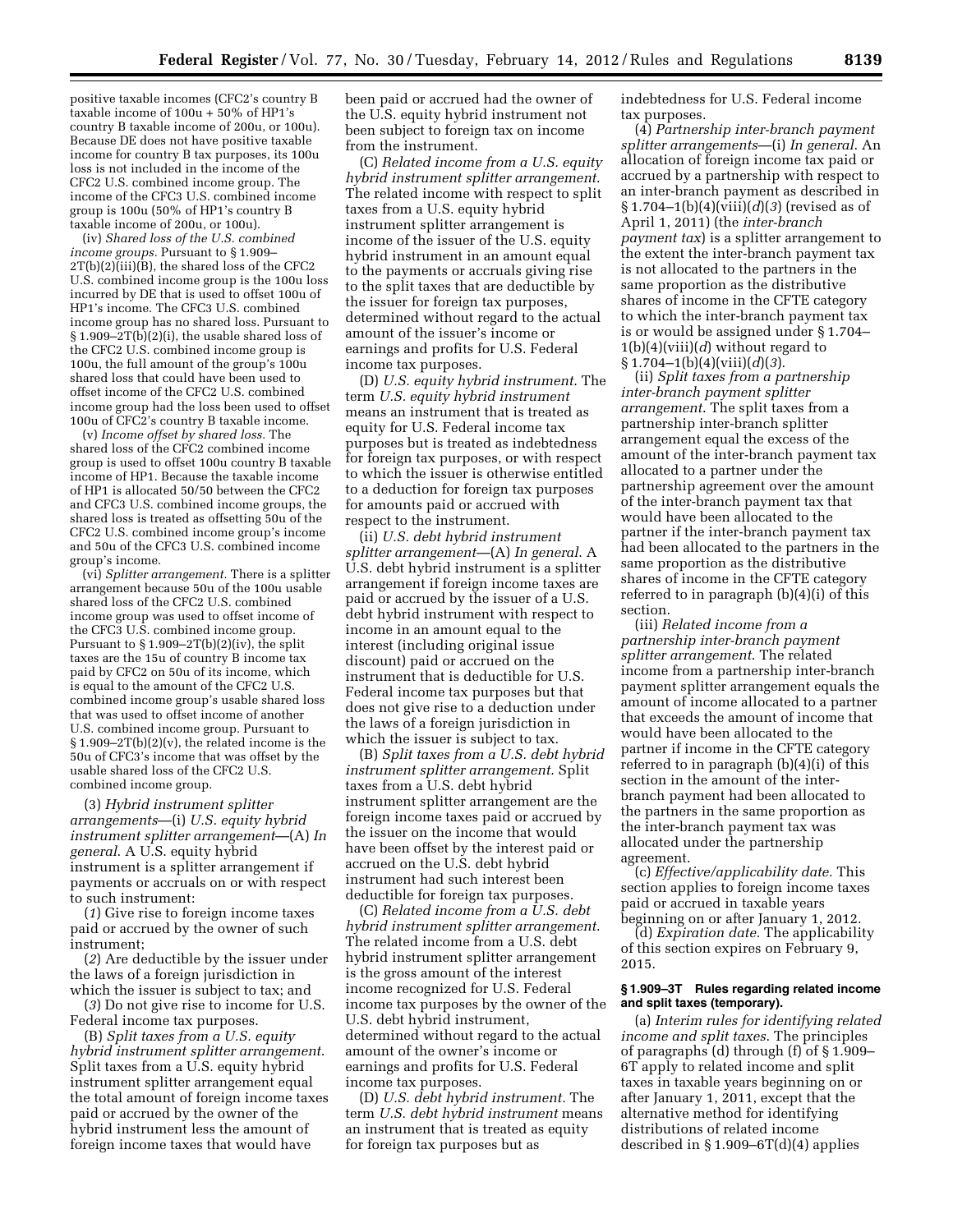only to identify the amount of pre-2011 split taxes of a section 902 corporation that are suspended as of the first day of the section 902 corporation's first taxable year beginning on or after January 1, 2011.

(b) *Split taxes on deductible disregarded payments*. Split taxes include taxes paid or accrued in taxable years beginning on or after January 1, 2011, with respect to the amount of a disregarded payment that is deductible by the payor of the disregarded payment under the laws of a foreign jurisdiction in which the payor of the disregarded payment is subject to tax on related income from a splitter arrangement. The amount of the deductible disregarded payment to which this paragraph (b) applies is limited to the amount of related income from such splitter arrangement.

(c) *Effective/applicability date*. The rules of this section apply to taxable years beginning on or after January 1, 2011.

(d) *Expiration date*. The applicability of this section expires on February 9, 2015.

### **§ 1.909–4T Coordination rules (temporary).**

(a) *Interim rules*. The principles of paragraph (g) of § 1.909–6T apply to taxable years beginning on or after January 1, 2011.

(b) *Effective/applicability date*. The rules of this section apply to taxable years beginning on or after January 1, 2011.

(c) *Expiration date*. The applicability of this section expires on February 9, 2015.

## **§ 1.909–5T 2011 and 2012 splitter arrangements (temporary).**

(a) *Taxes paid or accrued in taxable years beginning in 2011*. (1) Foreign income taxes paid or accrued by any person in a taxable year beginning on or after January 1, 2011, and before January 1, 2012, in connection with a pre-2011 splitter arrangement (as defined in § 1.909–6T(b)), are split taxes to the same extent that such taxes would have been treated as pre-2011 split taxes if such taxes were paid or accrued by a section 902 corporation in a taxable year beginning on or before December 31, 2010. The related income with respect to split taxes from such an arrangement is the related income described in § 1.909–6T(b), determined as if the payor were a section 902 corporation.

(2) Foreign income taxes paid or accrued by any person in a taxable year beginning on or after January 1, 2011, and before January 1, 2012, in connection with a partnership interbranch payment splitter arrangement

described in § 1.909–2T(b)(4) are split taxes to the extent that such taxes are identified as split taxes in § 1.909– 2T(b)(4)(ii). The related income with respect to the split taxes is the related income described in § 1.909–  $2T(b)(4)(iii)$ .

(b) *Taxes paid or accrued in certain taxable years beginning in 2012 with respect to a foreign consolidated group splitter arrangement*. Foreign income taxes paid or accrued by any person in a taxable year beginning on or after January 1, 2012, and on or before February 14, 2012, in connection with a foreign consolidated group splitter arrangement described in § 1.909– 6T(b)(2) are split taxes to the same extent that such taxes would have been treated as pre-2011 split taxes if such taxes were paid or accrued by a section 902 corporation in a taxable year beginning on or before December 31, 2010. The related income with respect to split taxes from such an arrangement is the related income described in § 1.909–6T(b)(2), determined as if the payor were a section 902 corporation.

(c) *Effective/applicability date*. The rules of this section apply to foreign taxes paid or accrued in taxable years beginning on or after January 1, 2011, and on or before February 14, 2012.

(d) *Expiration date*. The applicability of this section expires on February 9, 2015.

# **§ 1.909–6T Pre-2011 foreign tax credit splitting events (temporary).**

(a) *Foreign tax credit splitting event*— (1) *In general*. This section provides rules for determining whether foreign income taxes paid or accrued by a section 902 corporation (as defined in section 909(d)(5)) in taxable years beginning on or before December 31, 2010 (*pre-2011 taxable years* and *pre-2011 taxes*) are suspended under section 909 in taxable years beginning after December 31, 2010 (*post-2010 taxable years*) of a section 902 corporation. Paragraph (b) of this section identifies an exclusive list of arrangements that will be treated as giving rise to foreign tax credit splitting events in pre-2011 taxable years (*pre-2011 splitter arrangements*). Paragraphs (c), (d), and (e) of this section provide rules for determining the related income and pre-2011 split taxes paid or accrued with respect to pre-2011 splitter arrangements. Paragraph (f) of this section provides rules concerning the application of section 909 to partnerships and trusts. Paragraph (g) of this section provides rules concerning the interaction between section 909 and other Internal Revenue Code (*Code*) provisions.

(2) *Taxes not subject to suspension under section 909*. Pre-2011 taxes that will not be suspended under section 909 or paragraph (a) of this section are:

(i) Any pre-2011 taxes that were not paid or accrued in connection with a pre-2011 splitter arrangement identified in paragraph (b) of this section;

(ii) Any pre-2011 taxes that were paid or accrued in connection with a pre-2011 splitter arrangement identified in paragraph (b) of this section (*pre-2011 split taxes*) but that were deemed paid under section 902(a) or 960 on or before the last day of the section 902 corporation's last pre-2011 taxable year;

(iii) Any pre-2011 split taxes if either the payor section 902 corporation took the related income into account in a pre-2011 taxable year or a section 902 shareholder (as defined in § 1.909– 1T(a)(2)) of the relevant section 902 corporation took the related income into account on or before the last day of the section 902 corporation's last pre-2011 taxable year; and

(iv) Any pre-2011 split taxes paid or accrued by a section 902 corporation in taxable years of such section 902 corporation beginning before January 1, 1997.

(3) *Taxes subject to suspension under section 909.* To the extent that the section 902 corporation paid or accrued pre-2011 split taxes that are not described in paragraph (a)(2) of this section, section 909 and the regulations under that section will apply to such pre-2011 split taxes for purposes of applying sections 902 and 960 in post-2010 taxable years of the section 902 corporation. Accordingly, these taxes will be removed from the section 902 corporation's pools of post-1986 foreign income taxes and suspended under section 909 as of the first day of the section 902 corporation's first post-2010 taxable year. There is no increase to a section 902 corporation's earnings and profits for the amount of any pre-2011 taxes to which section 909 applies that were previously deducted in computing earnings and profits in a pre-2011 taxable year.

(b) *Pre-2011 splitter arrangements.*  The arrangements set forth in this paragraph (b) are pre-2011 splitter arrangements.

(1) *Reverse hybrid structure splitter arrangements.* A reverse hybrid structure exists when a section 902 corporation owns an interest in a reverse hybrid. A reverse hybrid is an entity that is a corporation for U.S. Federal income tax purposes but is a pass-through entity or a branch under the laws of a foreign country imposing tax on the income of the entity. As a result, the owner of the reverse hybrid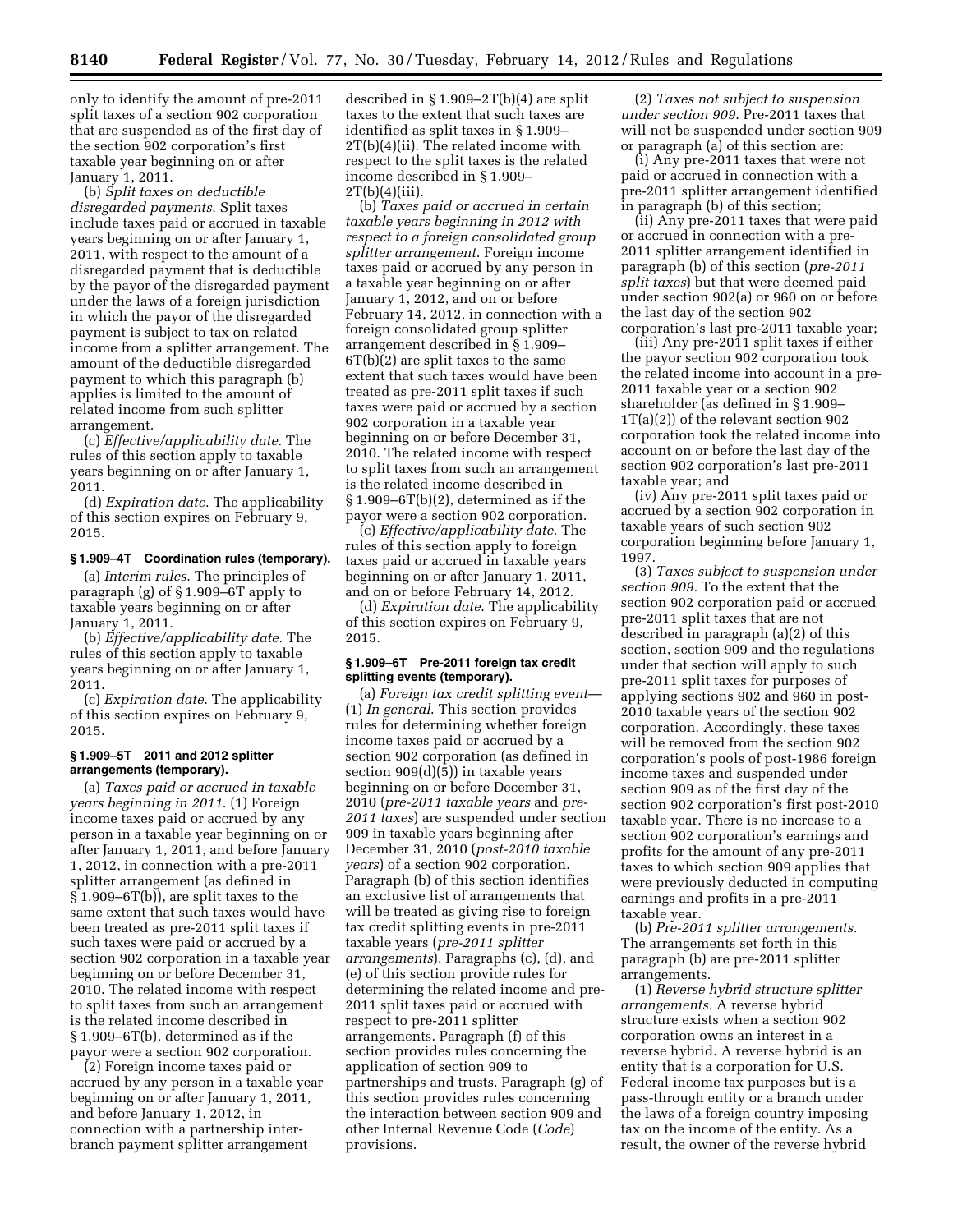is subject to tax on the income of the entity under foreign law. A pre-2011 splitter arrangement involving a reverse hybrid structure exists when pre-2011 taxes are paid or accrued by a section 902 corporation with respect to income of a reverse hybrid that is a covered person with respect to the section 902 corporation. A pre-2011 splitter arrangement involving a reverse hybrid structure may exist even if the reverse hybrid has a deficit in earnings and profits for a particular year (for example, due to a timing difference). Such taxes paid or accrued by the section 902 corporation are pre-2011 split taxes. The related income is the earnings and profits (computed for U.S. Federal income tax purposes) of the reverse hybrid attributable to the activities of the reverse hybrid that gave rise to income included in the foreign tax base with respect to which the pre-2011 split taxes were paid or accrued. Accordingly, related income of the reverse hybrid would not include any item of income or expense attributable to a disregarded entity (as defined in § 301.7701–2(c)(2)(i) of this chapter) owned by the reverse hybrid if income attributable to the activities of the disregarded entity is not included in the foreign tax base.

(2) *Foreign consolidated group splitter arrangements*. A foreign consolidated group exists when a foreign country imposes tax on the combined income of two or more entities. Tax is considered imposed on the combined income of two or more entities even if the combined income is computed under foreign law by attributing to one such entity the income of one or more entities. A foreign consolidated group is a pre-2011 splitter arrangement to the extent that the taxpayer did not allocate the foreign consolidated tax liability among the members of the foreign consolidated group based on each member's share of the consolidated taxable income included in the foreign tax base under the principles of § 1.901– 2(f)(3) (revised as of April 1, 2011). A pre-2011 splitter arrangement involving a foreign consolidated group may exist even if one or more members has a deficit in earnings and profits for a particular year (for example, due to a timing difference). Pre-2011 taxes paid or accrued with respect to the income of a foreign consolidated group are pre-2011 split taxes to the extent that taxes paid or accrued by one member of the foreign consolidated group are imposed on a covered person's share of the consolidated taxable income included in the foreign tax base. The related income is the earnings and profits

(computed for U.S. Federal income tax purposes) of such other member attributable to the activities of that other member that gave rise to income included in the foreign tax base with respect to which the pre-2011 split taxes were paid or accrued. No inference should be drawn from the treatment of foreign consolidated groups under section 909 as to the determination of the person who paid the foreign income tax for U.S. Federal income tax purposes.

(3) *Group relief or other loss-sharing regime splitter arrangements*—(i) *In general*. A foreign group relief or other loss-sharing regime exists when one entity with a loss permits the loss to be used to offset the income of one or more entities (*shared loss*). A pre-2011 splitter arrangement involving a shared loss exists when the following three conditions are met:

(A) There is an instrument that is treated as indebtedness under the laws of the jurisdiction in which the issuer is subject to tax and that is disregarded for U.S. Federal income tax purposes (*disregarded debt instrument*). Examples of a disregarded debt instrument include a debt obligation between two disregarded entities that are owned by the same section 902 corporation, two disregarded entities that are owned by a partnership with one or more partners that are section 902 corporations, a section 902 corporation and a disregarded entity that is owned by that section 902 corporation, or a partnership in which the section 902 corporation is a partner and a disregarded entity that is owned by such partnership.

(B) The owner of the disregarded debt instrument pays a foreign income tax attributable to a payment or accrual on the instrument.

(C) The payment or accrual on the disregarded debt instrument gives rise to a deduction for foreign tax purposes and the issuer of the instrument incurs a shared loss that is taken into account under foreign law by one or more entities that are covered persons with respect to the owner of the instrument.

(ii) *Split taxes and related income.* In situations described in paragraph (b)(3)(i) of this section, pre-2011 taxes paid or accrued by the owner of the disregarded debt instrument with respect to amounts paid or accrued on the instrument (up to the amount of the shared loss) are pre-2011 split taxes. The related income of a covered person is an amount equal to the shared loss, determined without regard to the actual amount of the covered person's earnings and profits.

(4) *Hybrid instrument splitter arrangements*—(i) *In general*. A hybrid instrument for purposes of this paragraph (b)(4) is an instrument that either is treated as equity for U.S. Federal income tax purposes but is treated as indebtedness for foreign tax purposes (*U.S. equity hybrid instrument*), or is treated as indebtedness for U.S. Federal income tax purposes but is treated as equity for foreign tax purposes (*U.S. debt hybrid instrument*).

(ii) *U.S. equity hybrid instrument splitter arrangement*. If the issuer of a U.S. equity hybrid instrument is a covered person with respect to a section 902 corporation that is the owner of the U.S. equity hybrid instrument, there is a pre-2011 splitter arrangement with respect to the portion of the pre-2011 taxes paid or accrued by the owner section 902 corporation with respect to the amounts on the instrument that are deductible by the issuer as interest under the laws of a foreign jurisdiction in which the issuer is subject to tax but that do not give rise to income for U.S. Federal income tax purposes. Pre-2011 split taxes paid or accrued by the section 902 corporation equal the total amount of pre-2011 taxes paid or accrued by the section 902 corporation less the amount of pre-2011 taxes that would have been paid or accrued had the section 902 corporation not been subject to tax on income from the U.S. equity hybrid instrument. The related income of the issuer of the U.S. equity hybrid instrument is an amount equal to the amounts that are deductible by the issuer for foreign tax purposes, determined without regard to the actual amount of the issuer's earnings and profits.

(iii) *U.S. debt hybrid instrument splitter arrangement*. If the owner of a U.S. debt hybrid instrument is a covered person with respect to a section 902 corporation that is the issuer of the U.S. debt hybrid instrument, there is a pre-2011 splitter arrangement with respect to the portion of the pre-2011 taxes paid or accrued by the section 902 corporation on income in an amount equal to the interest (including original issue discount) paid or accrued on the instrument that is deductible for U.S. Federal income tax purposes but that does not give rise to a deduction under the laws of a foreign jurisdiction in which the issuer is subject to tax. Pre-2011 split taxes are the pre-2011 taxes paid or accrued by the section 902 corporation on the income that would have been offset by the interest paid or accrued on the U.S. debt hybrid instrument had such interest been deductible for foreign tax purposes. The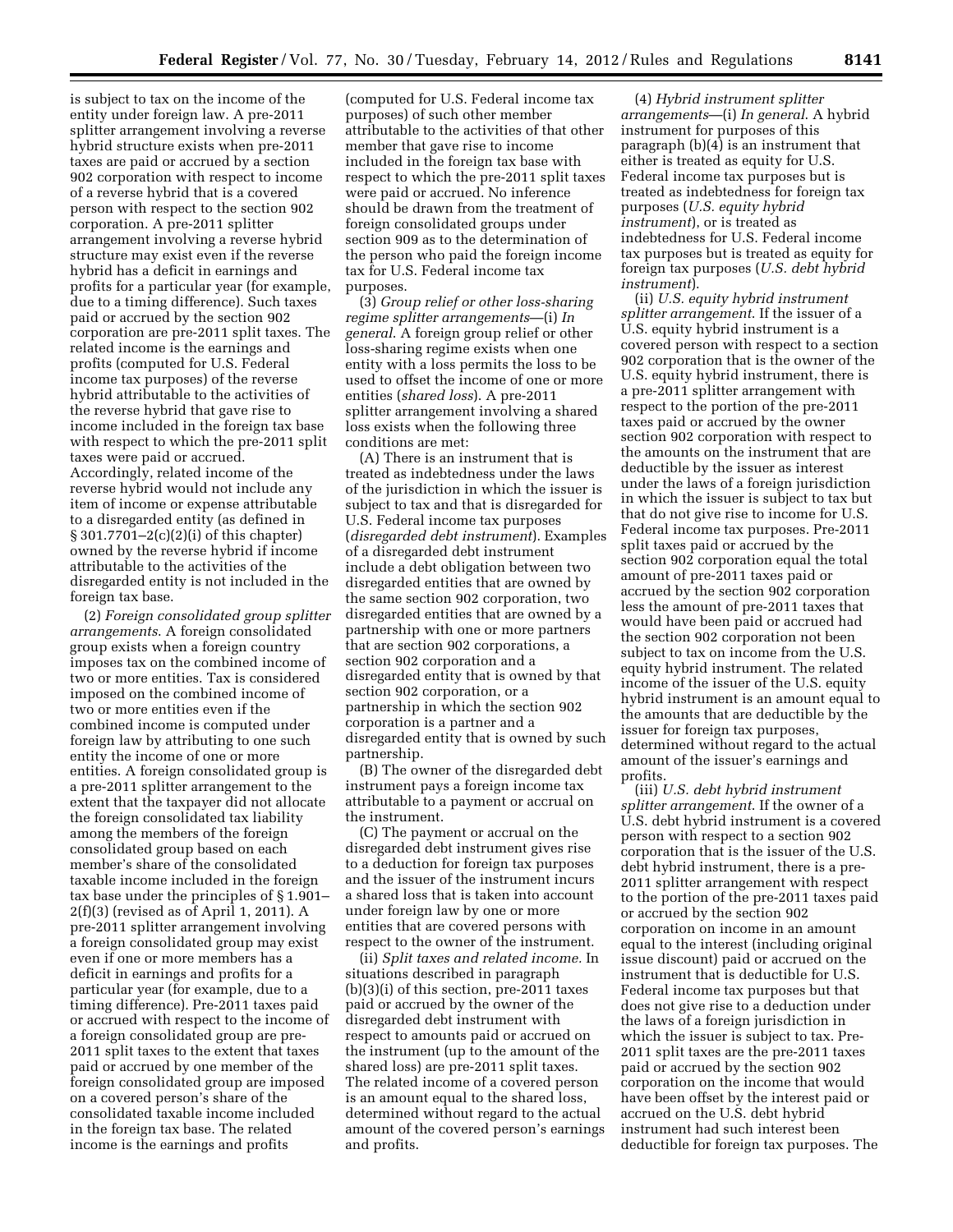related income with respect to a U.S. debt hybrid instrument is the gross amount of the interest income recognized for U.S. Federal income tax purposes by the owner of the U.S. debt hybrid instrument, determined without regard to the actual amount of the owner's earnings and profits.

(c) *General rules for applying section 909 to pre-2011 split taxes and related income*—(1) *Annual determination*. The determination of related income, other income, pre-2011 split taxes, and other taxes, and the portion of these amounts that were distributed, deemed paid or otherwise transferred or eliminated must be made on an annual basis beginning with the first taxable year of the section 902 corporation beginning after December 31, 1996 (*post-1996 taxable year*) in which the section 902 corporation paid or accrued a pre-2011 tax with respect to a pre-2011 splitter arrangement and ending with the section 902 corporation's last pre-2011 taxable year. Annual amounts of related income and pre-2011 split taxes are aggregated for each separate pre-2011 splitter arrangement.

(2) *Separate categories*. The determination of annual and aggregate amounts of related income and pre-2011 split taxes with respect to each pre-2011 splitter arrangement must be made for each separate category as defined in § 1.904–4(m) of the section 902 corporation, each covered person, and any other person that succeeds to the related income and pre-2011 split taxes. In the case of a pre-2011 splitter arrangement involving a shared loss (as described in paragraph (b)(3) of this section), the amount of the related income in each separate category of the covered person is equal to the amount of income in that separate category that was offset by the shared loss for foreign tax purposes. In the case of a pre-2011 splitter arrangement involving a U.S. equity hybrid instrument (as described in paragraph (b)(4)(ii) of this section), the related income is assigned to the issuer's separate categories in the same proportions as the pre-2011 split taxes. Earnings and profits, including related income, are assigned to separate categories under the rules of §§ 1.904– 4, 1.904–5, and 1.904–7. Foreign income taxes, including pre-2011 split taxes, are assigned to separate categories under the rules of § 1.904–6. A section 902 shareholder must consistently apply methodologies for determining pre-2011 split taxes and related income with respect to all pre-2011 splitter arrangements.

(d) *Special rules regarding related income*—(1) *Annual adjustments.* In the case of each pre-2011 splitter

arrangement involving a reverse hybrid or a foreign consolidated group (as described in paragraphs (b)(1) and (b)(2) of this section, respectively), a covered person's aggregate amount of related income must be adjusted each year by the net amount of income and expense attributable to the activities of the covered person that give rise to income included in the foreign tax base, even if the net amount is negative and regardless of whether the section 902 corporation paid or accrued any pre-2011 split taxes in such year.

(2) *Effect of separate limitation losses and deficits.* Related income is determined without regard to the application of  $\S 1.960-1(i)(4)$  (relating to the effect of separate limitation losses on earnings and profits in another separate category) or section 952(c)(1) (relating to certain earnings and profits deficits).

(3) *Pro rata method for distributions out of earnings and profits that include both related income and other income.*  If the earnings and profits of a covered person include amounts attributable to both related income and other income, including earnings and profits attributable to taxable years beginning before January 1, 1997, then distributions, deemed distributions, and inclusions out of earnings and profits (for example, under sections 301, 304, 367(b), 951(a), 964(e), 1248, or 1293) of the covered person are considered made out of related income and other income on a pro rata basis. Any reduction of a covered person's earnings and profits that results from a payment on stock that is not treated as a dividend for U.S. Federal income tax purposes (for example, pursuant to section  $312(n)(7)$ will also reduce related income and other income on a pro rata basis.

(4) *Alternative method for distributions out of earnings and profits that include both related income and other income.* Solely for purposes of identifying the amount of pre-2011 split taxes of a section 902 corporation that are suspended as of the first day of the section 902 corporation's first post-2010 taxable year, in lieu of the rule set forth in paragraph (d)(3) of this section, a section 902 shareholder may choose to treat all distributions, deemed distributions, and inclusions out of earnings and profits of a covered person as attributable first to related income. A section 902 shareholder may choose to use this alternative method on a timely filed original income tax return for the first post-2010 taxable year in which the shareholder computes an amount of foreign income taxes deemed paid with respect to a section 902 corporation that paid or accrued pre-2011 split taxes.

Such choice by a section 902 shareholder is evidenced by employing the method on its income tax return; the section 902 shareholder need not file a separate statement. A section 902 shareholder that chooses this alternative method must consistently apply it with respect to all pre-2011 splitter arrangements.

(5) *Distributions, deemed distributions, and inclusions of related income.* Distributions, deemed distributions, and inclusions of related income (including indirectly through a partnership) to persons other than the payor section 902 corporation retain their character as related income with respect to the associated pre-2011 split taxes.

(6) *Carryover of related income.*  Related income carries over to other corporations in the same manner as earnings and profits carry over under section 381, § 1.367(b)–7, or similar rules, and retains its character as related income with respect to the associated pre-2011 split taxes.

(7) *Related income taken into account by a section 902 shareholder.* Related income will be considered taken into account by a section 902 shareholder to the extent that the related income is recognized as gross income by the section 902 shareholder, or by an affiliated corporation described in paragraph (d)(9) of this section, upon a distribution, deemed distribution, or inclusion (such as under section 951(a)) out of the earnings and profits of the covered person attributable to such related income.

(8) *Related income taken into account by a payor section 902 corporation.*  Related income will be considered taken into account by a payor section 902 corporation if:

(i) The related income is reflected in the earnings and profits of such section 902 corporation for U.S. Federal income tax purposes by reason of a distribution, deemed distribution, or inclusion out of the earnings and profits of the covered person attributable to such related income; or

(ii) The payor section 902 corporation and the covered person are combined in a transaction described in section 381(a)(1) or (a)(2).

(9) *Related income taken into account by an affiliated group of corporations that includes a section 902 shareholder.*  A section 902 shareholder will be considered to have taken related income into account if one or more members of an affiliated group of corporations (as defined in section 1504) that files a consolidated Federal income tax return that includes the section 902